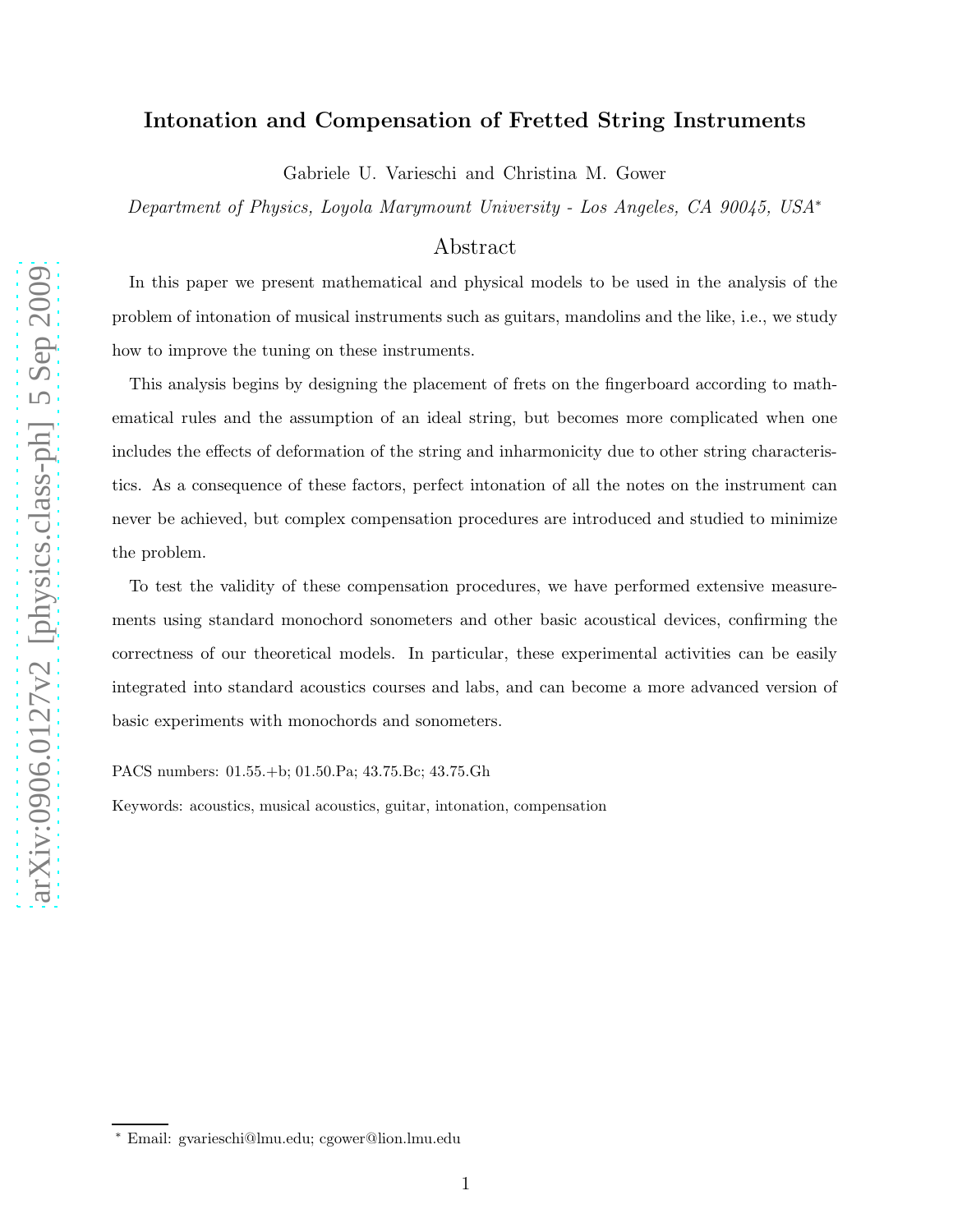## Contents

| I. Introduction                               | $\overline{2}$ |
|-----------------------------------------------|----------------|
| II. Geometrical model of a fretted string     | 4              |
| A. Fret placement on the fingerboard          | 4              |
| B. Deformation model of a fretted string      |                |
| <b>III.</b> Compensation model                | 9              |
| A. Vibrations of a stiff string               | 9              |
| B. Compensation at nut and saddle             | 11             |
| IV. Experimental measurements                 | 15             |
| A. Description of the apparatus               | 15             |
| B. String properties and experimental results | 17             |
| V. Conclusions                                | 23             |
| Acknowledgments                               | 24             |
| References                                    | 24             |

# <span id="page-1-0"></span>I. INTRODUCTION

The physics of musical instruments is a very interesting sub-field of acoustics, which connects the mathematical models of vibrations and waves to the world of art and musical performance. This connection between science and music has always been present, since the origin of art and civilization. Classic books on the field are for example [\[1\]](#page-23-2), [\[2\]](#page-23-3), [\[3\]](#page-23-4), [\[4](#page-23-5)]. In the 6th century B.C., the mathematician and philosopher Pythagoras was fascinated by music and by the intervals between musical tones. He was probably the first to perform experimental studies of the pitches of musical instruments and relate them to ratios of integer numbers.

This idea was the origin of the diatonic scale, which dominated much of western music, and also of the so-called just intonation system which was used for many centuries to tune musical instruments, based on perfect ratios of whole numbers. Eventually, this system was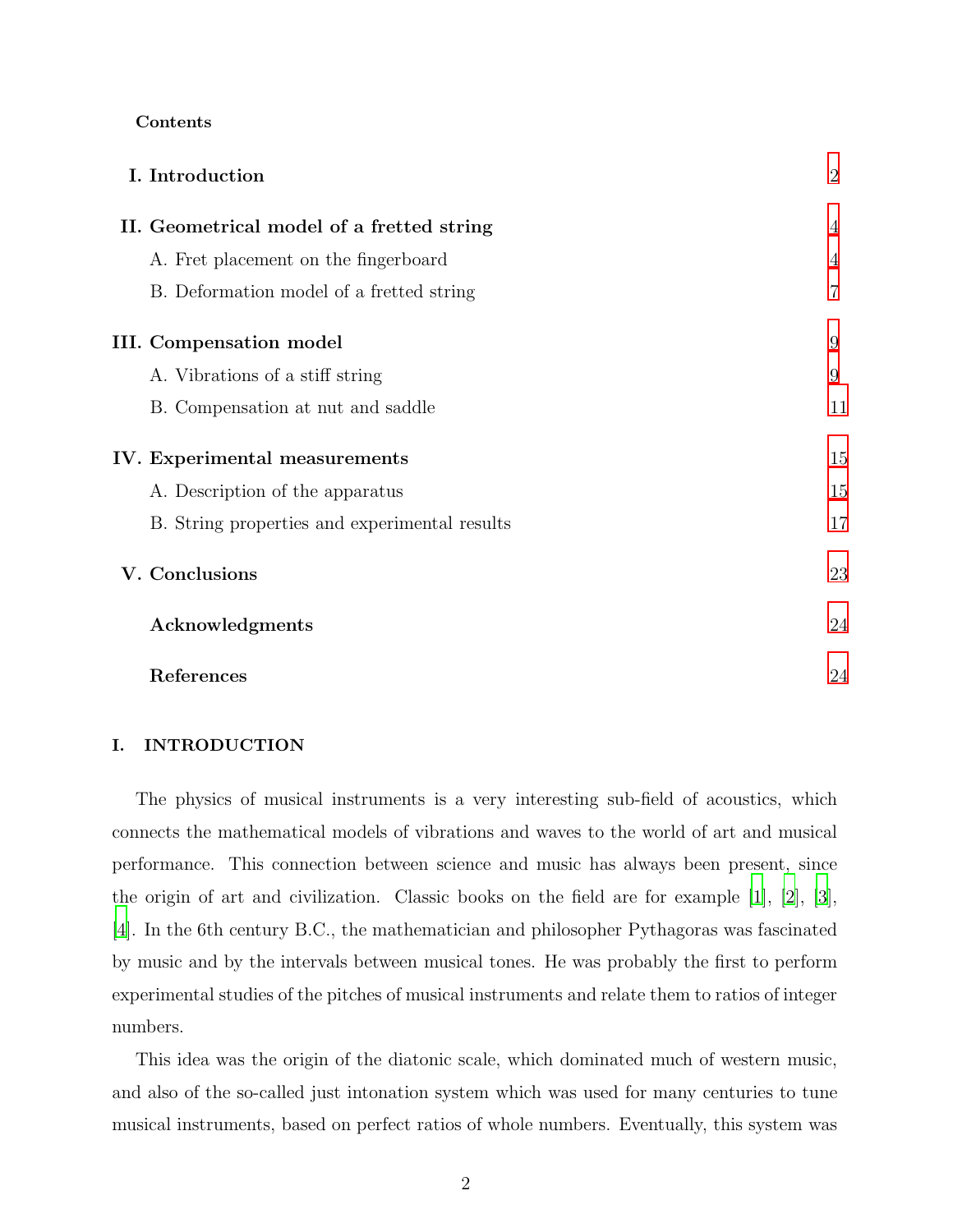abandoned in favor of a more mathematically refined method for intonation and tuning, the well known equal temperament system, which was introduced by scholars such as Vincenzo Galilei (Galileo's father), Marin Mersenne and Simon Stevin, in the 16th and 17th centuries, and also strongly advocated by musicians such as the great J. S. Bach. In the equal-tempered scale, the interval of one octave is divided into 12 equal sub-intervals (semitones), achieving a more uniform intonation of musical instruments, especially when using all the 24 major and minor keys, as in Bach's masterpiece, the "Well Tempered Clavier." Historical discussion and complete reviews of the different intonation systems can be found in Refs. [\[5](#page-23-6)], [\[6\]](#page-23-7), [\[7](#page-23-8)].

Mathematically, the twelve-tone equal temperament system requires the use of irrational numbers, since for example the ratio of the frequencies of two adjacent notes corresponds to  $\sqrt[12]{2}$ . On a *fretted string instrument* like a guitar, lute, mandolin, or similar, this intonation system is accomplished by placing the frets along the fingerboard according to these mathematical ratios. Unfortunately, even with the most accurate fret placement, perfect instrument tuning is never achieved. This is due mainly to the mechanical action of the player's fingers, which need to press the strings down on the fingerboard while playing, thus altering their length, tension and ultimately changing the frequency of the sound being produced. Other causes of imperfect intonation include inharmonicity of the strings, due to their intrinsic stiffness and other more subtle effects. An introduction to all these effects can be found in Refs. [\[8\]](#page-23-9) and [\[9\]](#page-24-0).

Experienced luthiers and guitar manufacturers usually correct for this effect by introducing the so-called *compensation*, i.e., they slightly increase the string length in order to compensate for the increased sound frequency, resulting from the effects described above (see instrument building techniques in [\[10](#page-24-1)], [\[11\]](#page-24-2), [\[12\]](#page-24-3), [\[13](#page-24-4)], [\[14](#page-24-5)]). Other solutions are reported in luthiers' websites ([\[15\]](#page-24-6), [\[16](#page-24-7)], [\[17\]](#page-24-8), [\[18](#page-24-9)], [\[19\]](#page-24-10)) or in commercially patented devices ([\[20](#page-24-11)], [\[21\]](#page-24-12), [\[22\]](#page-24-13)). These empirical solutions can be improved by studying the problem in a more scientific fashion, through proper modeling of the string deformation and other effects, therefore leading to a new type of fret placement which is more effective for the proper intonation of the instrument.

Some mathematical studies of the problem appeared in specialized journals for luthiers and guitar builders  $([23], [24])$  $([23], [24])$  $([23], [24])$  $([23], [24])$  $([23], [24])$ , but they were particularly targeted to luthiers and manufacturers of a specific instrument (typically classical guitar). We are not aware of similar scientific studies being reported in physics or acoustics publications. For example, in general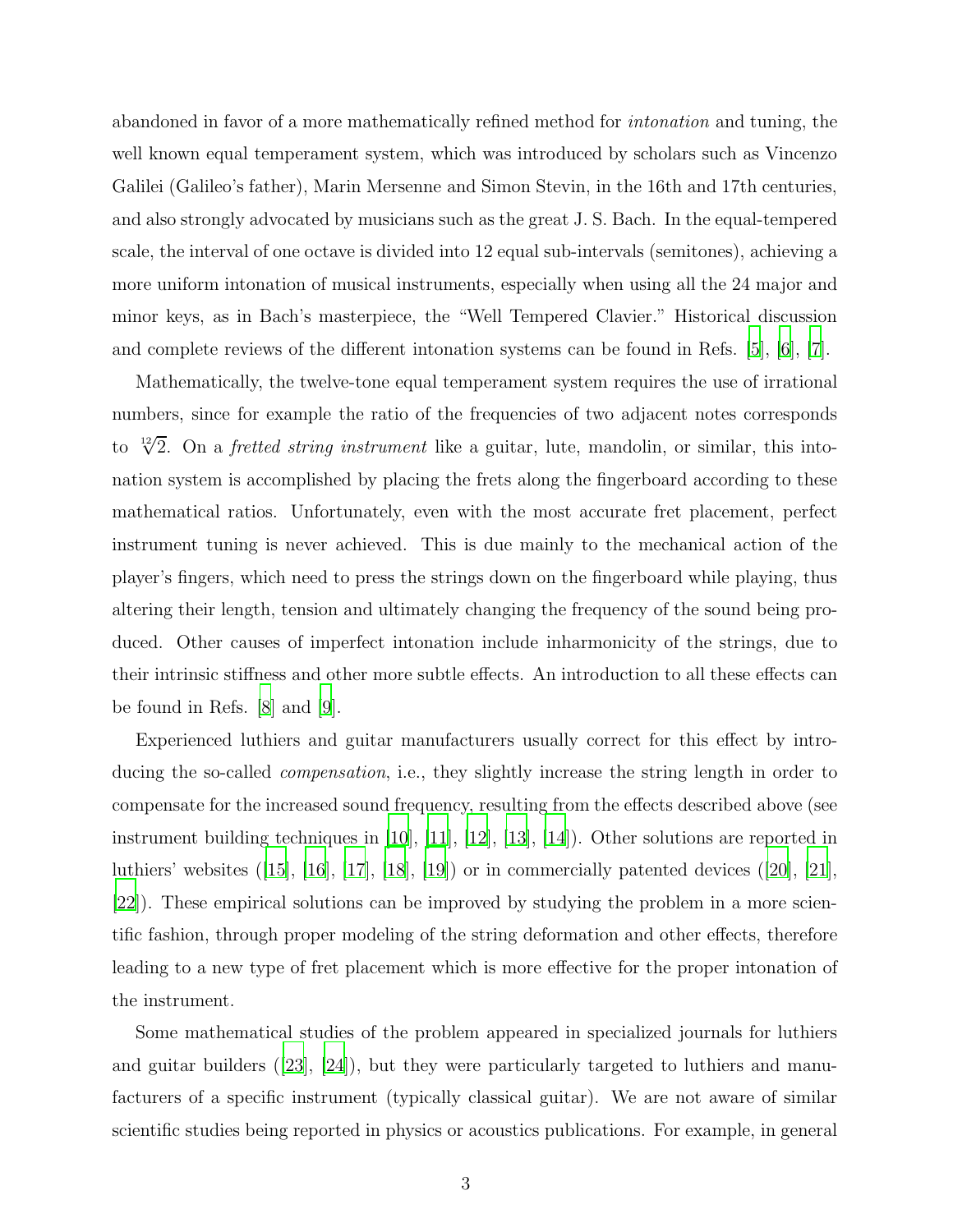physics journals we found only basic studies on guitar intonation and strings (see [\[25\]](#page-24-16), [\[26\]](#page-24-17),  $[27]$ ,  $[28]$ ,  $[29]$ ,  $[30]$ ,  $[31]$ ,  $[32]$ ,  $[33]$ ), without any detailed analysis of the problem outlined above.

Therefore, our objective is to review and improve the existing mathematical models of compensation for fretted string instruments and to perform experimental measures to test these models. In particular, the experimental activities described in this paper were performed using standard lab equipment (sonometers and other basic acoustic devices) in view of the pedagogical goal of this project. In fact, all the experimental activities detailed in this work can be easily introduced in standard sound and waves lab courses, as an interesting variation of experiments usually performed with classic sonometers.

In the next section we will start by describing the geometry of the problem in terms of a simple string deformation model. In Sect. [III](#page-8-0) we will examine the theoretical basis for the compensation model being used, and in Sect. [IV](#page-14-0) we will describe the outcomes of our experimental activities.

## <span id="page-3-0"></span>II. GEOMETRICAL MODEL OF A FRETTED STRING

In this section we will introduce the geometrical model of a guitar fingerboard, review the practical laws for fret placement and study the deformations of a "fretted" string, i.e., when the string is pressed onto the fingerboard by the mechanical action of the fingers.

#### <span id="page-3-1"></span>A. Fret placement on the fingerboard

We start our analysis by recalling Mersenne's law which describes the frequency  $\nu$  of sound produced by a vibrating string [\[8\]](#page-23-9), [\[9](#page-24-0)]:

<span id="page-3-2"></span>
$$
\nu_n = \frac{n}{2L} \sqrt{\frac{T}{\mu}},\tag{1}
$$

where  $n = 1$  refers to the fundamental frequency, while  $n = 2, 3...$  to the overtones. L is the string length,  $T$  is the tension,  $\mu$  is the linear mass density of the string (mass per unit length), and  $v = \sqrt{T/\mu}$  is the wave velocity.

In the equal-tempered musical scale an octave is divided into twelve semitones, mathematically: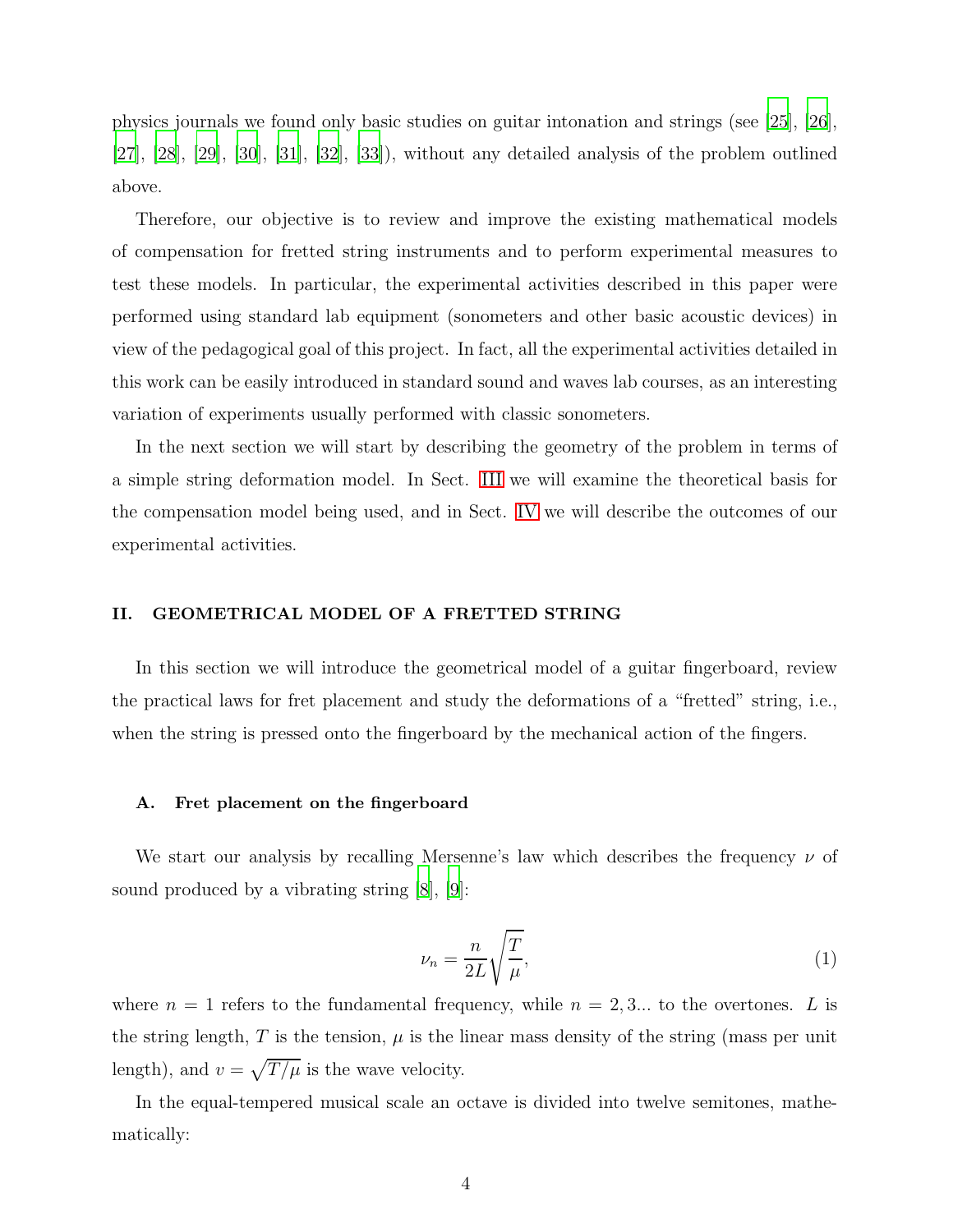<span id="page-4-0"></span>
$$
\nu_i = \nu_0 \ 2^{\frac{i}{12}} \simeq \nu_0 \ (1.05946)^i,\tag{2}
$$

where  $\nu_0$  and  $\nu_i$  are respectively the frequencies of the first note in the octave and of the  $i-th$  note  $(i = 1, 2, ..., 12)$ . For  $i = 12$ , we obtain a frequency which is double that of the first note, as expected. Since Mersenne's law states that the fundamental frequency of the vibrating string is inversely proportional to the string length  $L$ , we simply combine Eqs. [\(1\)](#page-3-2) and [\(2\)](#page-4-0) to determine the correct string lengths for all the different notes  $(i = 1, 2, 3, ...)$  as a function of the original string length  $L_0$  (open string length, producing the first note of the octave considered), assuming that the tension T and the mass density  $\mu$  are kept constant:

<span id="page-4-1"></span>
$$
L_i = L_0 \ 2^{-\frac{i}{12}} \simeq L_0 \ (0.943874)^i. \tag{3}
$$

This equation can be immediately used to determine the fret placement on a guitar or a similar instrument, since the frets essentially subdivide the string length into the required sub-lengths.

In Figure [1](#page-5-0) we show a picture of a classical guitar as a reference. The string length is the distance between the saddle<sup>1</sup> and the nut, while the frets are placed on the fingerboard at appropriate distances. We prefer to use the coordinate  $X$ , as illustrated in the same figure, to denote the position of the frets, measured from the saddle toward the nut position.  $X_0$ will denote the position of the nut (the "zero" fret), while  $X_i$ ,  $i = 1, 2, \dots$ , are the positions of the frets of the instrument. On a classical guitar there are usually up to 19 − 20 frets on the fingerboard and they are realized by inserting thin pieces of a special metal wire in the fingerboard, so that the frets will rise about  $1.0 - 1.5$  mm above the fingerboard level.

The positioning of the frets follows Eq. [\(3\)](#page-4-1), which we rewrite in terms of our new variable  $X$ :

<span id="page-4-2"></span>
$$
X_i = X_0 \ 2^{-\frac{i}{12}} \simeq X_0 \ (0.943874)^i \simeq X_0 \ \left(\frac{17}{18}\right)^i,\tag{4}
$$

<sup>&</sup>lt;sup>1</sup> The saddle is the white piece of plastic or other material located near the bridge, on which the strings are resting. The strings are usually attached to the bridge, which is located on the left of the saddle. On other type of guitars, or other fretted instruments, the strings are attached directly to the bridge (without using any saddle). In this case the string length would be the distance between the bridge and the nut. Our analysis would not be different in this case: the bridge position would simply replace the saddle position.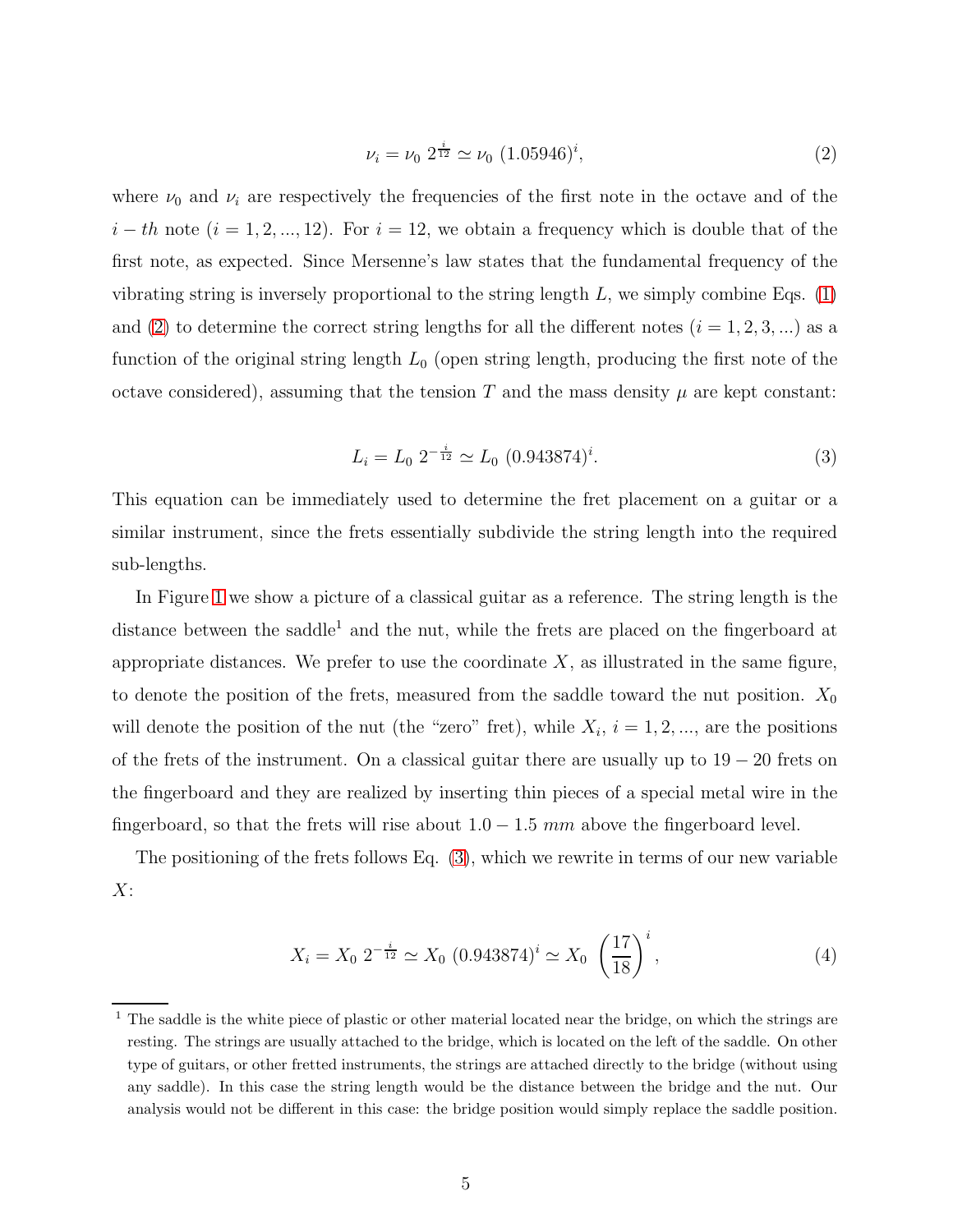

<span id="page-5-0"></span>FIG. 1: Illustration of a classical guitar showing our coordinate system, from the saddle toward the nut, used to measure the fret positions on the fingerboard (guitar by Michael Peters - photo by Trilogy Guitars, reproduced with permission).

where the last approximation in the previous equation is the one historically employed by luthiers to practically locate the fret positions. This is usually called the "rule of 18," which requires placing the first fret at a distance from the nut corresponding to  $\frac{1}{18}$  of the string length (or  $\frac{17}{18}$  from the saddle); then place the second fret at a distance from the first fret corresponding to  $\frac{1}{18}$  of the remaining length between the first fret and the saddle, and so on. Since  $\frac{17}{18} = 0.944444 \simeq 0.943874$ , this empirical method is usually accurate enough for practical fret placement<sup>2</sup>, although modern luthiers use fret placement templates based on the decimal expression in Eq. [\(4\)](#page-4-2).

<sup>2</sup> Following Eq. [\(4\)](#page-4-2), frets number 5, 7, 12, and 19, are particularly important since they (approximately) correspond to vibrating string lengths which are respectively  $3/4$ ,  $2/3$ ,  $1/2$ , and  $1/3$  of the full length, in line with the Pythagorean original theory of monochords.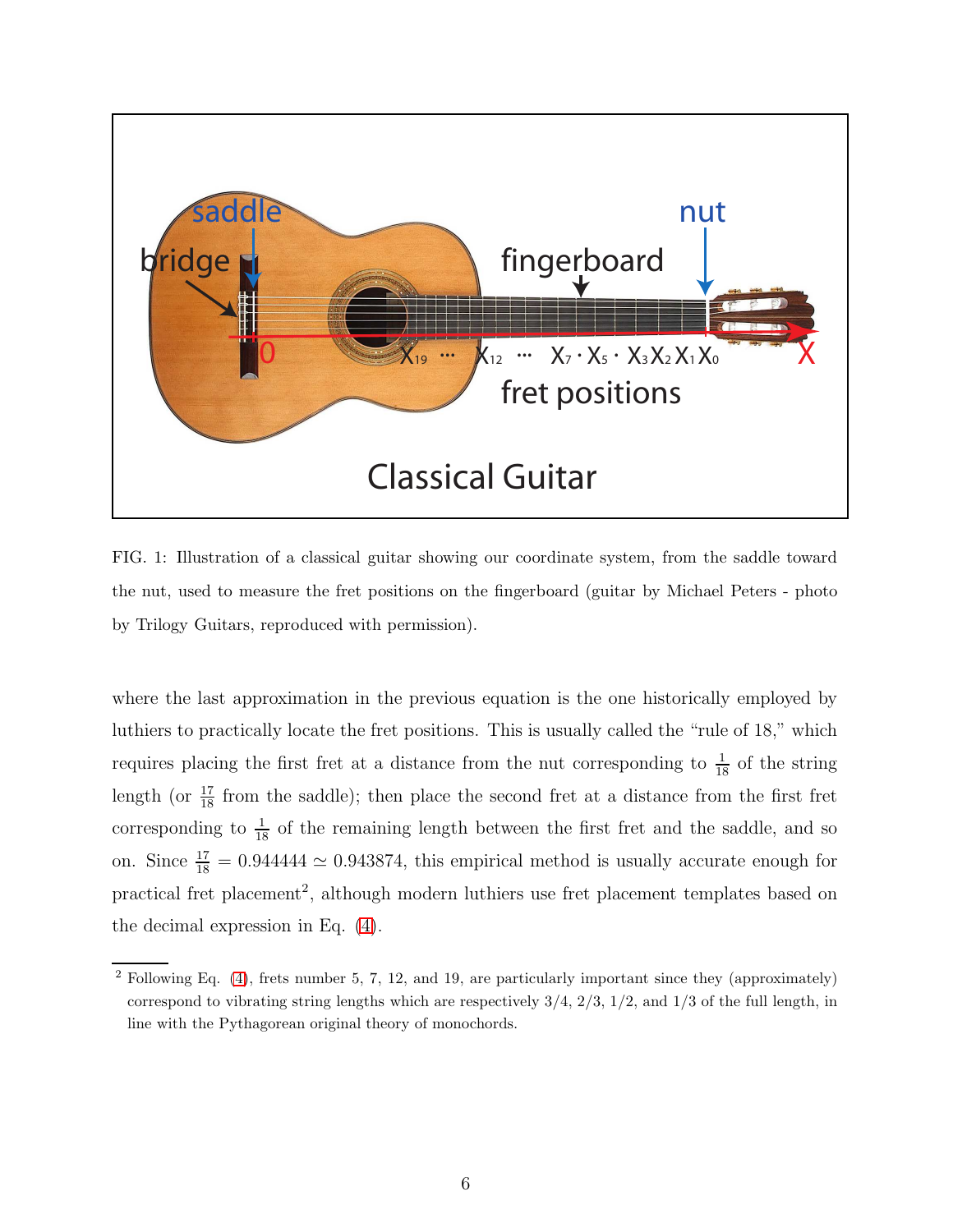

<span id="page-6-1"></span>FIG. 2: Geometrical deformation model of a guitar string. In part a) we show the original string in black (of length  $L_0$ ) and the deformed string in red (of length  $L_i$ ) when it is pressed between frets i and  $i - 1$ . In part b) we show the details of our deformation model, in terms of the four different sub-lengths  $l_{i1} - l_{i4}$  of the deformed string.

## <span id="page-6-0"></span>B. Deformation model of a fretted string

Figure [2](#page-6-1) illustrates the geometrical model of a fretted string, i.e., when a player's finger or other device is pressing the string down to the fingerboard, until the string is resting on the desired  $i - th$  fret, thus producing the  $i - th$  note when the string is plucked. In this figure we use a notation similar to the one developed in Refs. [\[23](#page-24-14)], [\[24\]](#page-24-15), but we will introduce a different deformation model.

Figure [2a](#page-6-1) shows the general geometrical variables for a guitar string. The distance  $X_0$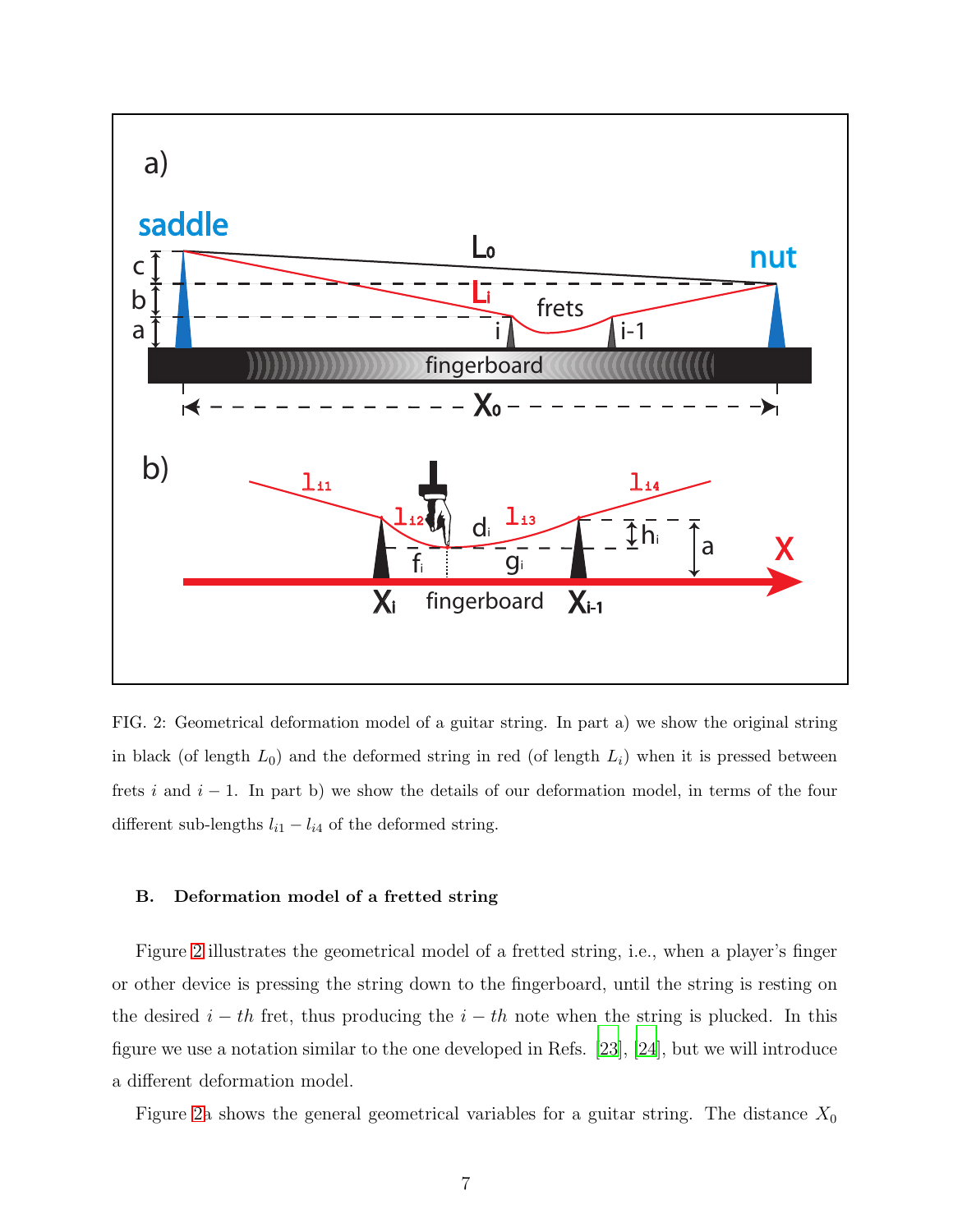between the saddle and the nut is also called the scale-length of the guitar (typically between  $640 - 660$  mm for a modern classical guitar) but this is not exactly the same as the real string length  $L_0$ , because saddle and nut usually have slightly different heights above the fingerboard surface. The connection between  $L_0$  and  $X_0$  is simply:

<span id="page-7-0"></span>
$$
L_0 = \sqrt{X_0^2 + c^2}.\tag{5}
$$

The metal frets rise above the fingerboard by a distance a as shown in Figure [2.](#page-6-1) The heights of the nut and saddle above the top of the frets are labeled in Figure [2](#page-6-1) as b and c, respectively. All these heights are greatly exaggerated; they are usually small compared to the string length. The standard fret positions are again denoted by  $X_i$  and, in particular, we show the situation where the string is pressed between frets i and  $i - 1$ , thus reducing the vibrating portion of the string to the part between the saddle and the  $i - th$  fret.

Figure [2b](#page-6-1) shows the details of the deformation caused by the action of a finger between the two frets. Previous works ([\[23](#page-24-14)], [\[24](#page-24-15)]) modeled this shape simply as a sort of "knife-edge" deformation which is not quite comparable to the action of a fingertip. We improved on this point by assuming a more "rounded" deformation, considering a curved shape as in Figure [2b](#page-6-1). The action of the finger depresses the string behind the  $i - th$  fret by an amount  $h_i$ below the fret level (not necessarily corresponding to the full height  $a$ ) and at a distance  $f_i$ , compared to the distance  $d_i$  between consecutive frets.

In Sect. [IV](#page-14-0) we will describe how to set all these parameters to the desired values with our experimental device and simulate all possible deformations of the string. It is necessary for our compensation model, described in the next section, to compute exactly the length of the deformed string for any fret value i. As shown in Fig. [2,](#page-6-1) the deformed length  $L_i$  of the entire string is the sum of the lengths of the four different parts:

<span id="page-7-1"></span>
$$
L_i = l_{i1} + l_{i2} + l_{i3} + l_{i4},\tag{6}
$$

where these four sub-lengths can be evaluated from the geometrical parameters as follows: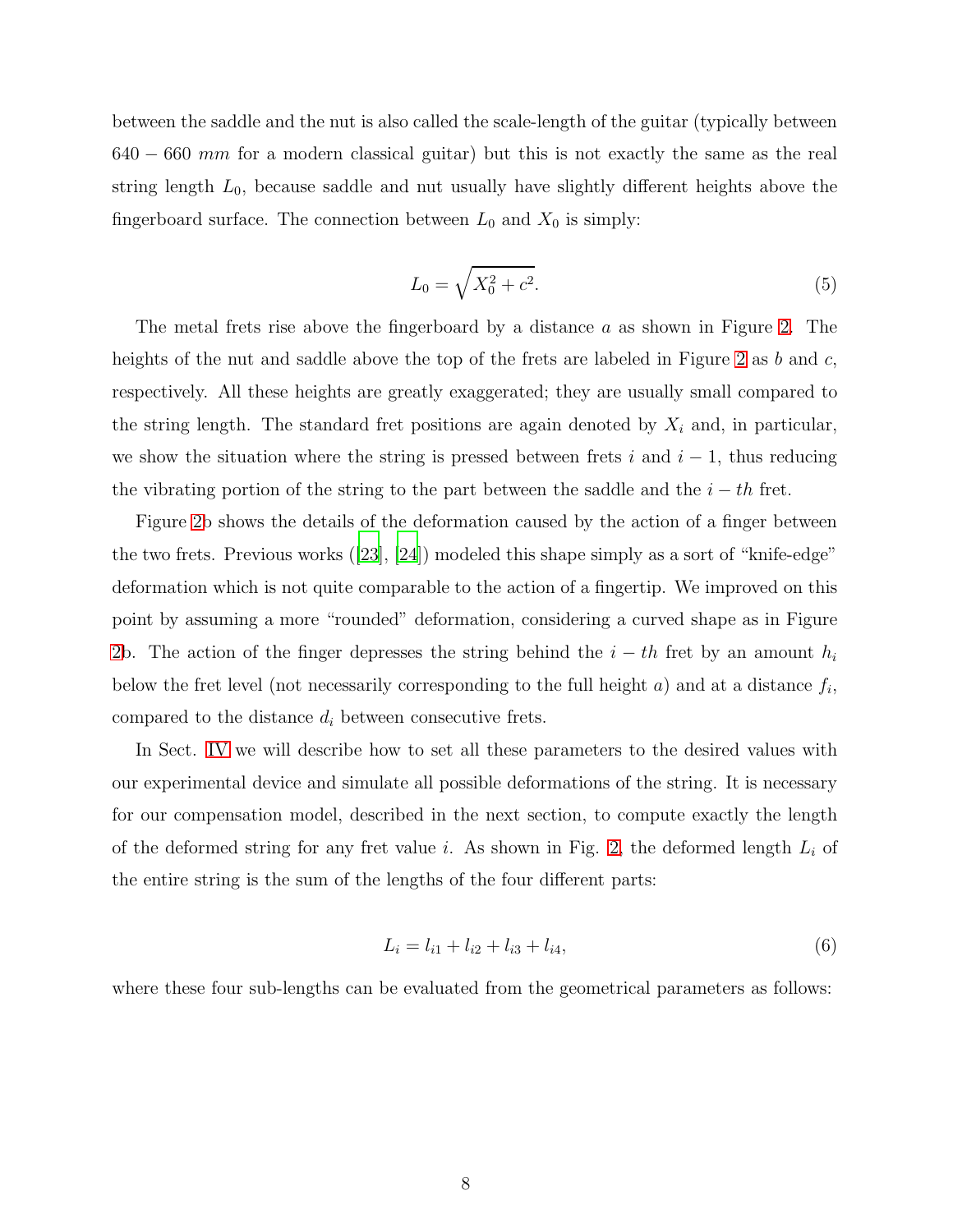<span id="page-8-2"></span>
$$
l_{i1} = \sqrt{\left(X_0 \ 2^{-\frac{i}{12}}\right)^2 + (b+c)^2}
$$
\n
$$
l_{i2} = h_i \sqrt{1 + \frac{f_i^2}{4h_i^2}} + \frac{f_i^2}{4h_i} \ln\left[\frac{2h_i}{f_i} \left(1 + \sqrt{1 + f_i^2/4h_i^2}\right)\right]
$$
\n
$$
l_{i3} = h_i \sqrt{1 + \frac{g_i^2}{4h_i^2}} + \frac{g_i^2}{4h_i} \ln\left[\frac{2h_i}{g_i} \left(1 + \sqrt{1 + g_i^2/4h_i^2}\right)\right]
$$
\n
$$
l_{i4} = \sqrt{X_0^2 \left(1 - 2^{-\frac{i-1}{12}}\right)^2 + b^2}.
$$
\n(7)

In Eq. [\(7\)](#page-8-2) the sub-lengths  $l_{i2}$  and  $l_{i3}$  were obtained by using a simple parabolic shape for the "rounded" deformation shown in Fig. [2b](#page-6-1), due to the action of the player's fingertip. They were computed by integrating the length of the two parabolic arcs shown in Fig. [2b](#page-6-1), in terms of the distances  $f_i$ ,  $g_i$  and  $h_i$ .

The distances between consecutive frets are calculated as:

<span id="page-8-3"></span>
$$
d_i = f_i + g_i = X_{i-1} - X_i = X_0 \; 2^{-\frac{i}{12}} \left( 2^{\frac{1}{12}} - 1 \right) \tag{8}
$$

so that, given the values of  $X_0$ , a, b, c,  $h_i$  and  $f_i$ , we can compute for any fret number i the values of all the other quantities and the deformed length  $L_i$ . We will see in the next section that the fundamental geometrical quantities of the compensation model are defined as:

<span id="page-8-4"></span>
$$
Q_i = \frac{L_i - L_0}{L_0} \tag{9}
$$

and they can also be computed for any fret i using Eqs.  $(5)$  -  $(8)$ .

### <span id="page-8-0"></span>III. COMPENSATION MODEL

In this section we will describe the model used to compensate for the string deformation and for the inharmonicity of a vibrating string, basing our analysis on the work done by G. Byers ([\[16\]](#page-24-7), [\[24](#page-24-15)]).

### <span id="page-8-1"></span>A. Vibrations of a stiff string

Strings used in musical instruments are not perfectly elastic, but possess a certain amount of "stiffness" or inharmonicity which affects the frequency of the sound produced. Mersenne's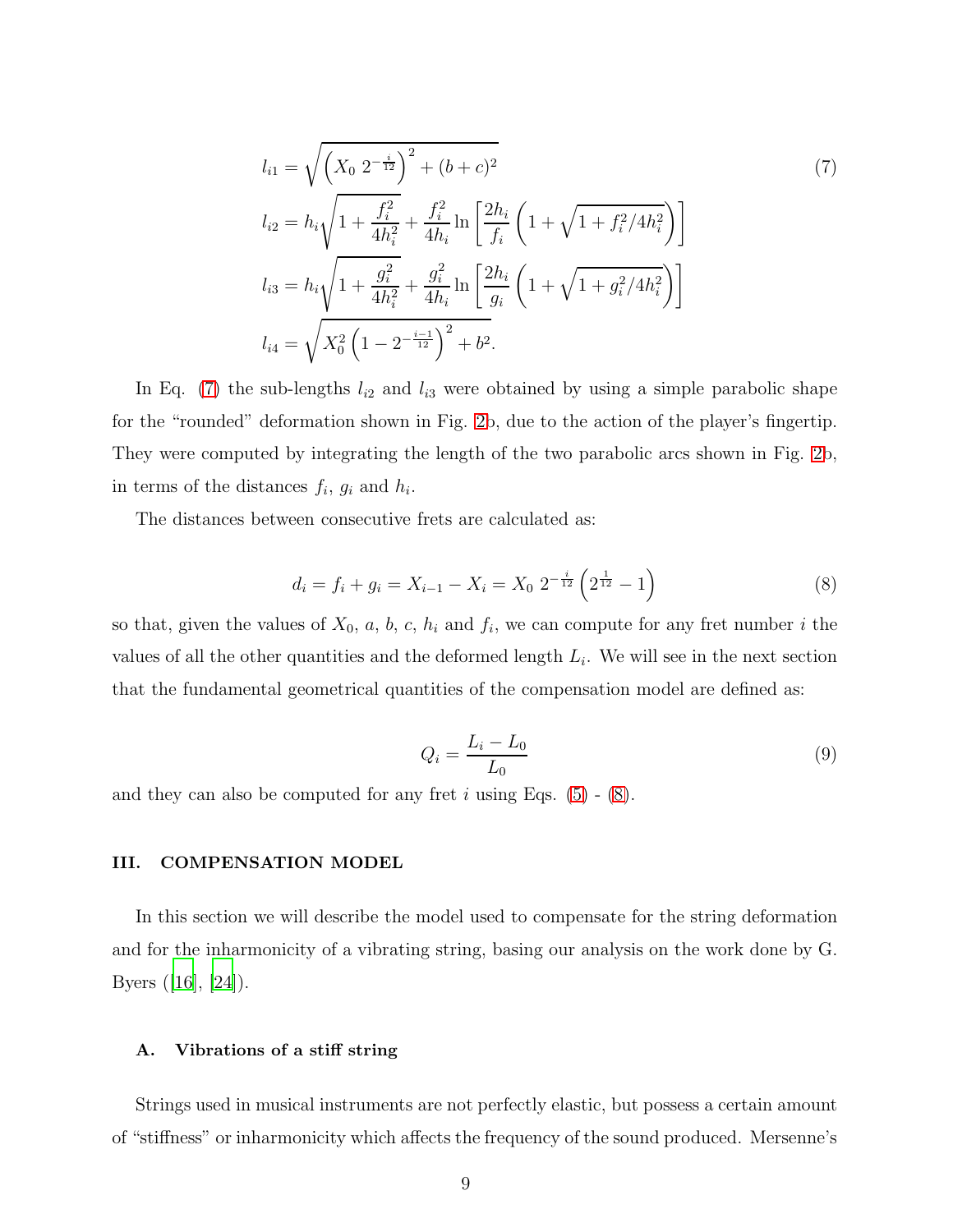law in Eq. [\(1\)](#page-3-2) needs to be modified to include this property of real strings, yielding the following result (see Ref. [\[34](#page-25-1)], chapter 4, section 16):

<span id="page-9-0"></span>
$$
\nu_n \simeq \frac{n}{2L} \sqrt{\frac{T}{\rho S}} \left[ 1 + \frac{2}{L} \sqrt{\frac{ESk^2}{T}} + \left( 4 + \frac{n^2 \pi^2}{2} \right) \frac{ESk^2}{TL^2} \right],\tag{10}
$$

where we have rewritten the linear mass density of the string as  $\mu = \rho S$  ( $\rho$  is the string density and S the cross section area). The correction terms inside the square brackets are due to the string stiffness and related to the modulus of elasticity (or Young's modulus)  $E$  and to the radius of gyration k (equal to the string radius divided by two, for a simple unwound steel or nylon string). Following Ref. [\[34](#page-25-1)], we will use c.g.s. units in the rest of the paper and in all computations, except when quoting some geometrical parameters for which it will be more convenient to use millimeters.

The previous equation is an approximation valid for  $\frac{ESk^2}{TL^2} < \frac{1}{n^2\pi^2}$ , a condition which is usually met in practical situations<sup>3</sup>. When the stiffness factor  $\frac{ESk^2}{TL^2}$  is negligible, Eq. [\(10\)](#page-9-0) reduces to the original Eq. [\(1\)](#page-3-2). On the contrary, when this factor increases and becomes important, the allowed frequencies also increase, following the last equation, and the overtones  $(n = 2, 3, \ldots)$  increase in frequency more rapidly than the fundamental tone  $(n = 1)$ . The sound produced is no longer "harmonic" since the overtone frequencies are no longer simple multiples of the fundamental one, as seen from Eq. [\(10\)](#page-9-0). In addition, the deformation of the fretted string, described in the previous section, will alter the string length  $L$  and, as a consequence of this effect, will also change the tension  $T$  and the cross section  $S$  in the last equation. These are the main causes of the intonation problem being studied. Additional causes that we cannot address in this work are the imperfections of the strings (non uniform cross section or density), the motion of the end supports (especially the saddle and the bridge, transmitting the vibrations to the rest of the instrument) which also changes the string length, the effects of friction, and others.

Following Byers [\[24](#page-24-15)] we define  $\alpha_n = \left(4 + \frac{n^2 \pi^2}{2}\right)$  $\left(\frac{2\pi^2}{2}\right)$  and  $\beta = \sqrt{\frac{ESk^2}{T}}$  $\frac{Sk^2}{T}$ , so that we can simplify Eq. [\(10\)](#page-9-0):

<sup>&</sup>lt;sup>3</sup> The condition is equivalent to  $n^2 < \frac{1}{\pi^2} \frac{TL^2}{ESk^2} \approx 369$ ; 803; 5052, where the numerical values are related to the three steel strings we will use in Sect. [IV](#page-14-0) (see string properties in Table [I\)](#page-16-1) and for the shortest possible vibrating length  $L \simeq \frac{1}{3}L_0 \simeq 21.5$  cm. The approximation in Eq. [\(10\)](#page-9-0) is certainly valid for our strings, for at least  $n \lesssim 19$ .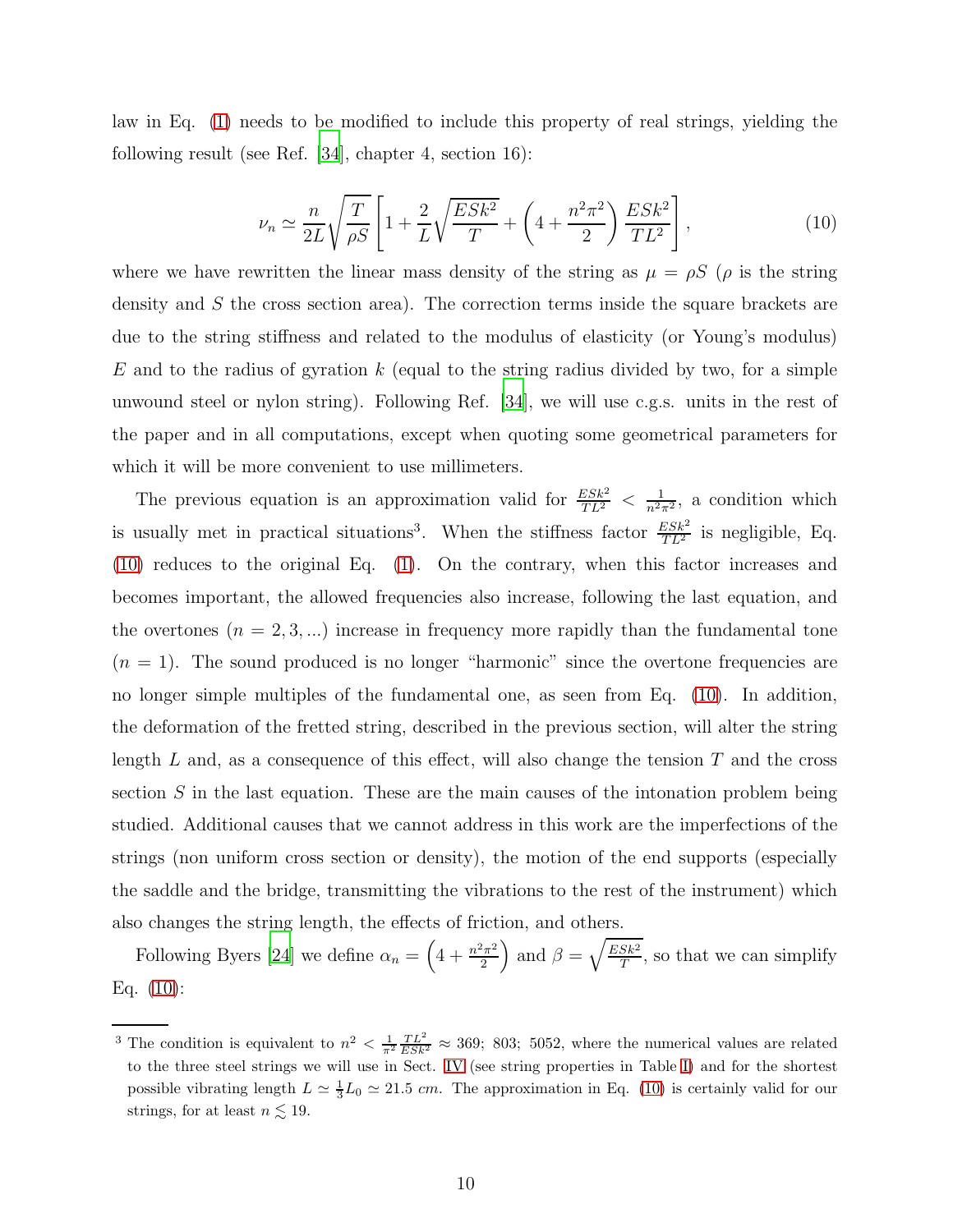$$
\nu_n \simeq \frac{n}{2L} \sqrt{\frac{T}{\rho S}} \left[ 1 + 2\frac{\beta}{L} + \alpha_n \frac{\beta^2}{L^2} \right].
$$
\n(11)

We then consider just the fundamental tone  $(n = 1)$  as being the frequency of the sound perceived by the human  $ear^4$ :

<span id="page-10-1"></span>
$$
\nu_1 \simeq \frac{1}{2L} \sqrt{\frac{T}{\rho S}} \left[ 1 + 2\frac{\beta}{L} + \alpha \frac{\beta^2}{L^2} \right],\tag{12}
$$

where  $\alpha = \alpha_1 = \left(4 + \frac{\pi^2}{2}\right)$  $\left(\frac{\pi^2}{2}\right)$  and  $\beta$  is defined as above. In Eq. [\(12\)](#page-10-1) L represents the vibrating length of the string, which in our case is the length  $l_{i1}$  when the string is pressed down onto the  $i - th$  fret. To further complicate the problem, the quantities T, S and  $\beta$  in Eq. [\(12\)](#page-10-1) depend on the actual total length of the string  $L_i$ , as computed in Eq. [\(6\)](#page-7-1). In other words, we tune the open string, of original length  $L_0$ , at the appropriate tension T, but when the string is "fretted" its length is changed from  $L_0$  to  $L_i$ , thus slightly altering the tension, the cross section, and also  $\beta$  which is a function of the previous two quantities. This is the origin of the lack of intonation, common to all fretted instruments, which calls for an appropriate compensation mechanism, which will be analyzed in the next section.

### <span id="page-10-0"></span>B. Compensation at nut and saddle

The proposed solution [\[24\]](#page-24-15) to the intonation problem is to adjust the fret positions to accommodate for the frequency changes described in the previous equation. The vibrating lengths  $l_{i1}$  are recomputed as  $l'_{i1} = l_{i1} + \Delta l_{i1}$ , where  $\Delta l_{i1}$  represents a small adjustment in the placement of the frets, so that the fundamental frequency from Eq. [\(12\)](#page-10-1) will match the ideal frequency of Eq. [\(2\)](#page-4-0) and the fretted note will be in tune.

The ideal frequency  $\nu_i$  of the  $i - th$  note can be expressed by combining together Eqs. [\(2\)](#page-4-0) and [\(12\)](#page-10-1):

<span id="page-10-2"></span>
$$
\nu_i = \nu_0 \ 2^{\frac{i}{12}} \simeq \frac{1}{2L_0} \sqrt{\frac{T(L_0)}{\rho S(L_0)}} \left[ 1 + 2 \frac{\beta(L_0)}{L_0} + \alpha \frac{[\beta(L_0)]^2}{L_0^2} \right] \ 2^{\frac{i}{12}},\tag{13}
$$

<sup>4</sup> This statement is also an approximation since the pitch (or perceived frequency) is affected by the presence of the overtones. See for example the discussion of the psychological characteristics of music in Olson [\[4\]](#page-23-5).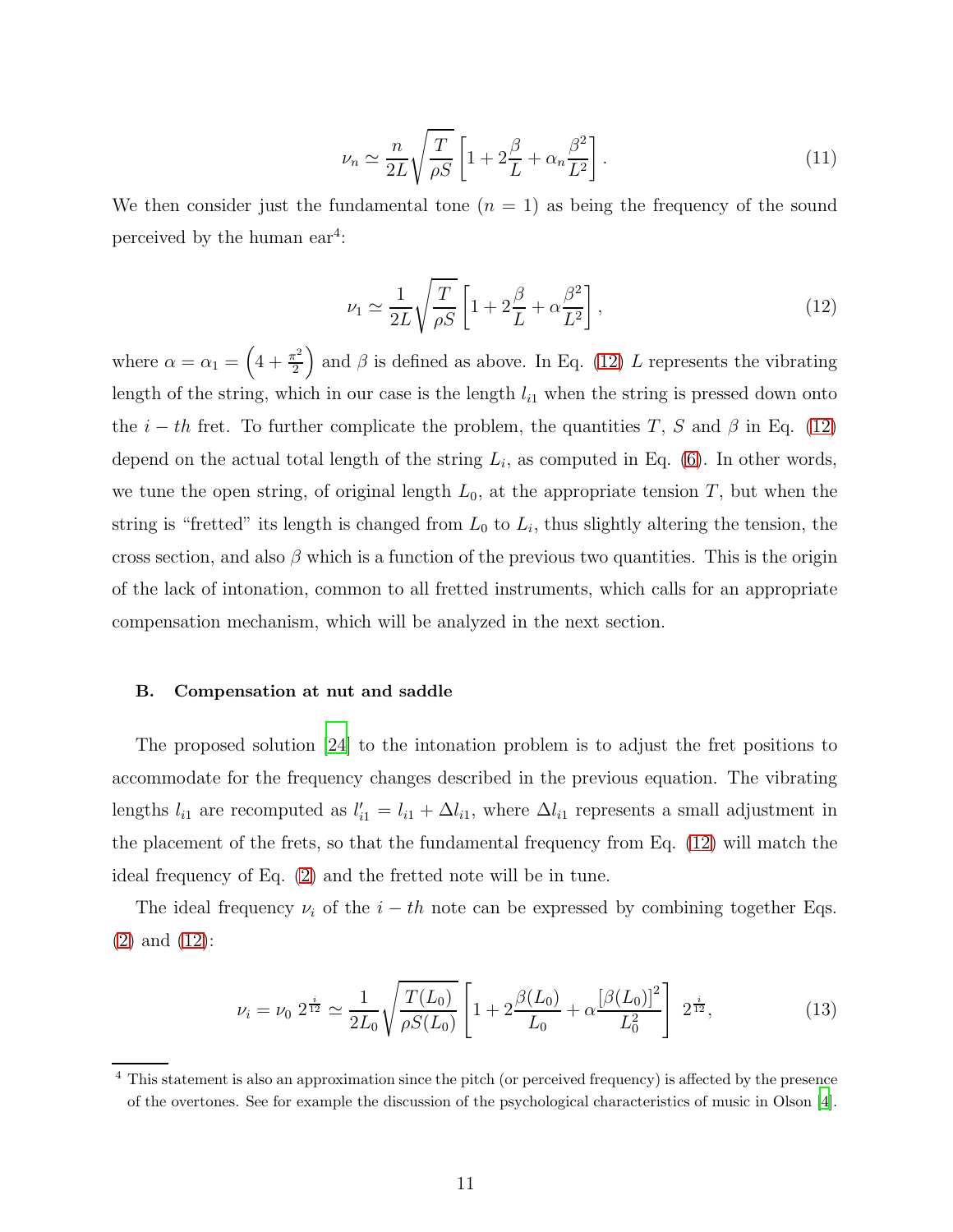where all the quantities on the right-hand side of the previous equation are related to the open string length  $L_0$ , since  $\nu_0$  is the frequency of the open string note. On the other hand, we can write the same frequency  $\nu_i$  using Eq. [\(12\)](#page-10-1) directly for the fretted note:

<span id="page-11-0"></span>
$$
\nu_i \simeq \frac{1}{2l'_{i1}} \sqrt{\frac{T(L_i)}{\rho S(L_i)}} \left[ 1 + 2\frac{\beta(L_i)}{l'_{i1}} + \alpha \frac{[\beta(L_i)]^2}{l'^2_{i1}} \right],\tag{14}
$$

where now we use the "adjusted" vibrating length  $l_i'$  $i_1$  for the fretted note and all the other quantities on the right-hand side of Eq.  $(14)$  depend on the fretted string length  $L_i$ . By comparing Eqs. [\(13\)](#page-10-2) and [\(14\)](#page-11-0) we obtain the master equation for our compensation model:

$$
\frac{1}{2L_0}\sqrt{\frac{T(L_0)}{\rho S(L_0)}} \left[1+2\frac{\beta(L_0)}{L_0}+\alpha\frac{[\beta(L_0)]^2}{L_0^2}\right] 2^{\frac{i}{12}} = \frac{1}{2l'_{i1}}\sqrt{\frac{T(L_i)}{\rho S(L_i)}} \left[1+2\frac{\beta(L_i)}{l'_{i1}}+\alpha\frac{[\beta(L_i)]^2}{l'_{i1}^2}\right].
$$
\n(15)

We obtained an approximate solution<sup>5</sup> of the previous equation by Taylor expanding the right-hand side in terms of  $\Delta l_{i1}$  and by solving the resulting expression for the new vibrating lengths  $l_i'$  $_{i1}^{\prime}$ :

<span id="page-11-1"></span>
$$
l'_{i1} \simeq l_{i1} \left\{ 1 + \frac{\left[1 + \frac{2\beta(L_0)}{l_{i1}} + \frac{\alpha[\beta(L_0)]^2}{l_{i1}^2}\right] - \frac{1}{[1 + Q_i(1+R)]} \left[1 + \frac{2\beta(L_0)}{L_0} + \frac{\alpha[\beta(L_0)]^2}{L_0^2}\right]}{\left[1 + \frac{4\beta(L_0)}{l_{i1}} + \frac{3\alpha[\beta(L_0)]^2}{l_{i1}^2}\right]} \right\}.
$$
 (16)

In this equation the quantities  $Q_i$  are derived from Eq. [\(9\)](#page-8-4) and from our new deformation model described in Sect. [II B,](#page-6-0) while an additional experimental quantity  $R$  is introduced in the previous equation and defined as (see Ref. [\[24](#page-24-15)] for details):

<span id="page-11-2"></span>
$$
R = \left[\frac{d\nu}{dL}\right]_{L_0} \frac{L_0}{\nu_0},\tag{17}
$$

i.e., the frequency change  $d\nu$  relative to the original frequency  $\nu_0$ , induced by an infinitesimal string length change  $dL$ , relative to the original string length  $L_0$ . This quantity will be measured in Sect. [IV](#page-14-0) for the strings we used in this project.

The new vibrating lengths  $l_i'$  $\zeta_{i1}$  from Eq. [\(16\)](#page-11-1) correspond to new fret positions  $X'_{i}$ , since  $X'_i = \sqrt{l'^2_{i1} - (b + c)^2} \simeq l'_i$  $l'_{i1}$  for  $(b+c) \ll l'_{i}$  $i_1$ . A similar relation also holds between  $X_i$  and

<sup>5</sup> Our solution in Eq. [\(16\)](#page-11-1) differs from the similar solution obtained by Byers et al. (Eq. 17 in Ref. [\[24\]](#page-24-15)). We believe that this is due to a minor error in their computation, which yields only minimal changes in the numerical results. Therefore, the compensation procedure used by G. Byers in his guitars is essentially correct and practically very effective in improving the intonation of his instruments.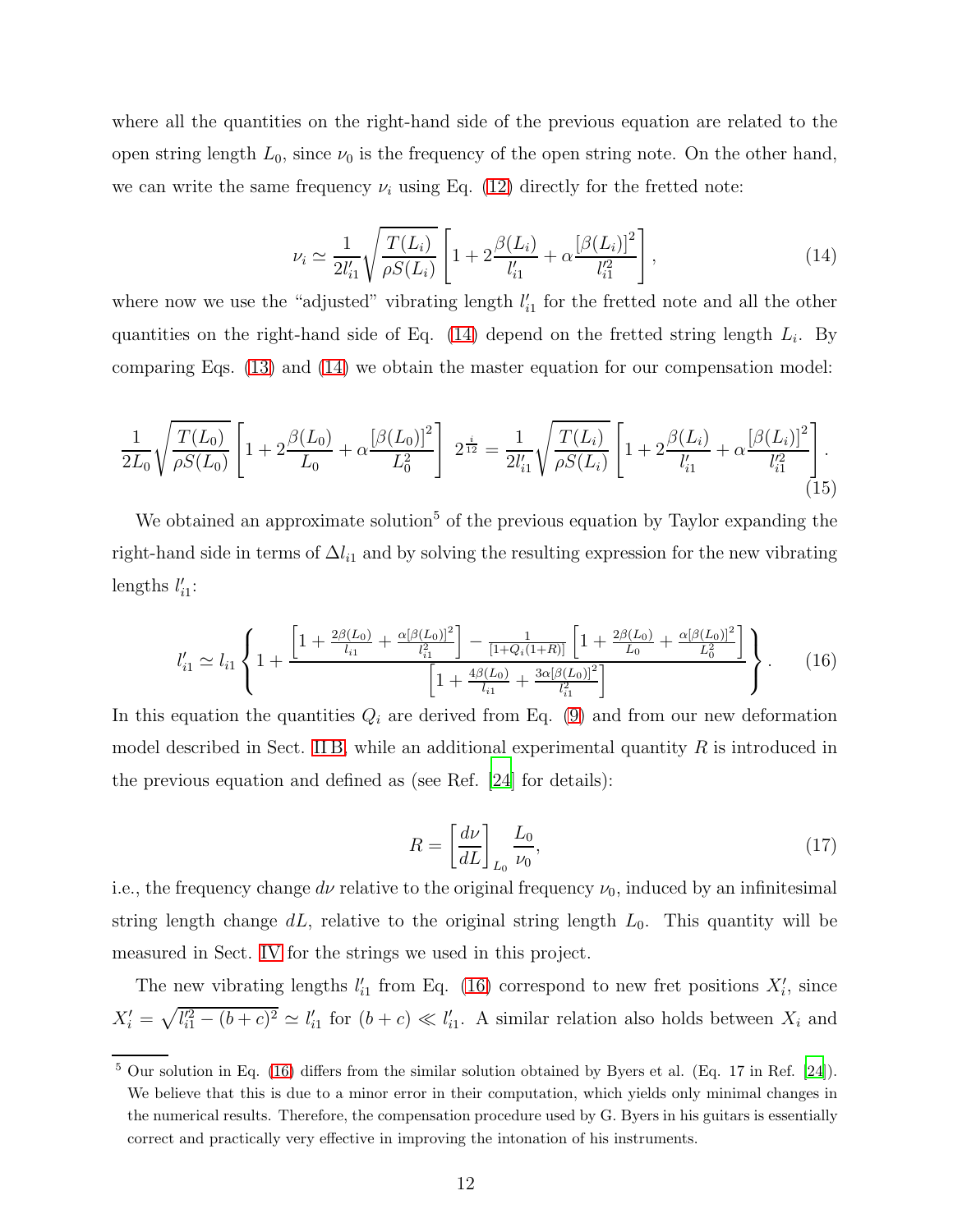$l_{i1}$  (see Fig. [2\)](#page-6-1) so that the same Eq. [\(16\)](#page-11-1) can be used to determine the new fret positions from the old ones:

<span id="page-12-0"></span>
$$
X'_{i} \simeq X_{i} \left\{ 1 + \frac{\left[1 + \frac{2\beta(L_{0})}{l_{i1}} + \frac{\alpha[\beta(L_{0})]^{2}}{l_{i1}^{2}}\right] - \frac{1}{[1 + Q_{i}(1 + R)]} \left[1 + \frac{2\beta(L_{0})}{L_{0}} + \frac{\alpha[\beta(L_{0})]^{2}}{L_{0}^{2}}\right]}{\left[1 + \frac{4\beta(L_{0})}{l_{i1}} + \frac{3\alpha[\beta(L_{0})]^{2}}{l_{i1}^{2}}\right]}\right\}.
$$
 (18)

At this point a luthier should position the frets on the fingerboard according to Eq. [\(18\)](#page-12-0) which is not anymore in the canonical form of the original Eq.  $(4)$ . Moreover, each string would get slightly different fret positions, since the physical properties such as tension, cross section, etc., are different for the various strings of a musical instrument. Therefore, this compensation solution would be very difficult to be implemented practically and would also affect the playability of the instrument<sup>6</sup>.

An appropriate compromise, also introduced by Byers [\[24\]](#page-24-15), is to fit the new fret positions  ${X'_i}_{i=1,2,...}$  to a canonical fret position equation (similar to the original Eq. [\(4\)](#page-4-2)) of the form:

$$
X_i' = X_0' \ 2^{-\frac{i}{12}} + \Delta S \tag{19}
$$

where  $X'_0$  is a new scale length for the string and  $\Delta S$  is the "saddle setback," i.e., the distance by which the saddle position should be shifted from its original position (usually  $\Delta S > 0$  and the saddle is moved away from the nut). The nut position is also shifted, but we require to keep the string scale at the original value  $X_0$ , therefore we need  $X'_{NUT} + \Delta S = X_0$ , where  $X'_{NUT}$  is the new nut position in the primed coordinates. Introducing the shift in the nut position  $\Delta N$  as  $X'_{NUT} = X'_0 + \Delta N$  and combining together the last two equations, we obtain the definition of the "nut adjustment"  $\Delta N$  as:

$$
\Delta N = X_0 - (X'_0 + \Delta S). \tag{20}
$$

This is typically a negative quantity, indicating that the nut has to be moved slightly forward toward the saddle.

Finally, instead of adopting a new scale length  $X'_0$ , the luthier might want to keep the same original scale length  $X_0$  and keep the fret positions according to the original Eq. [\(4\)](#page-4-2).

<sup>6</sup> Nevertheless some luthiers actually construct guitars where the individual frets under each string are adjustable in position by moving them slightly along the fingerboard. Each note of the guitar is then individually fine-tuned to achieve the desired intonation, requiring a very time consuming tuning procedure.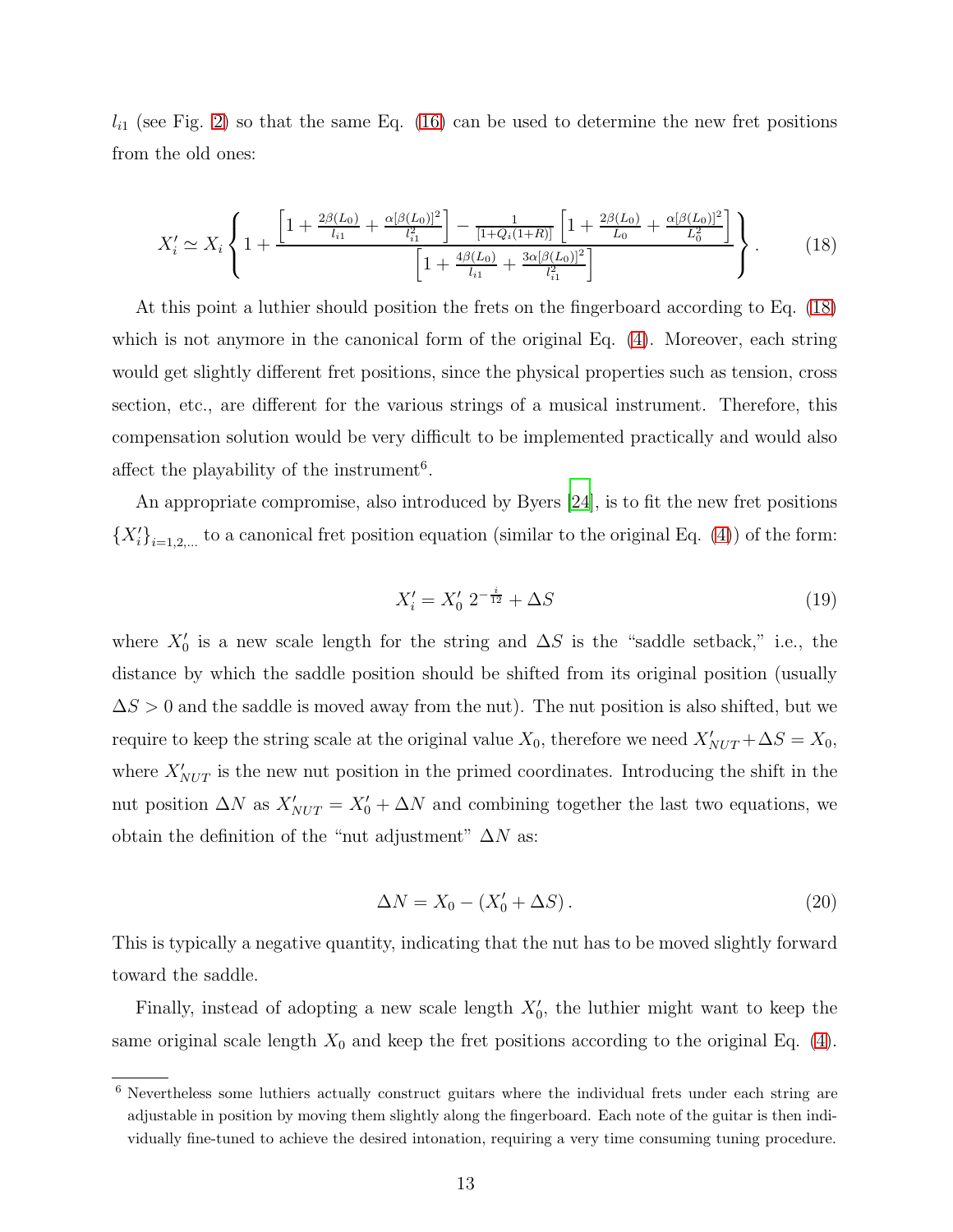Since the corrections and the effects we described above are essentially all linear with respect to the scale length adopted, it will be sufficient to rescale the nut and saddle adjustment as follows:

<span id="page-13-0"></span>
$$
\Delta S_{resc} = \frac{X_0}{X_0'} \Delta S
$$
\n
$$
\Delta N_{resc} = \frac{X_0}{X_0'} \Delta N.
$$
\n(21)

This final rescaling is also practically needed on a guitar or other fretted instrument, because the compensation procedure described above has to be carried out independently on each string of the instrument, i.e., all the quantities in the equations of this sections should be rewritten adding a string index  $j = 1, 2, ..., 6$ , for the six guitar strings. Each string would get a particular saddle and nut correction, but once these corrections are all rescaled according to Eq. [\(21\)](#page-13-0) the luthier can still set the frets according to the original Eq. [\(4\)](#page-4-2). The saddle and nut will be shaped in a way to incorporate all the saddle-nut compensation adjustments for each string of the instrument (see [\[24\]](#page-24-15), [\[16](#page-24-7)] for practical illustrations of these techniques).

In practice, this compensation procedure does not change the original fret placement and the scale length of the guitar, but requires very precise nut and saddle adjustments for each of the strings of the instrument, using Eq. [\(21\)](#page-13-0). Again, this is just a convenient approximation of the full compensation procedure, which would require repositioning all frets according to Eq. [\(18\)](#page-12-0), but this would not be a very practical solution.

In the next section we will detail the experimental measures we performed following the deformation and compensation models outlined above. Since all our measurements will be carried out using a monochord apparatus, we will work essentially with a single string and not a whole set of six strings, as in a real guitar. Therefore, we will use all the equations outlined above without adding the additional string index  $j$ . However, it would be easy to modify our discussion in order to extend the deformation-compensation model to the case of a multi-string apparatus.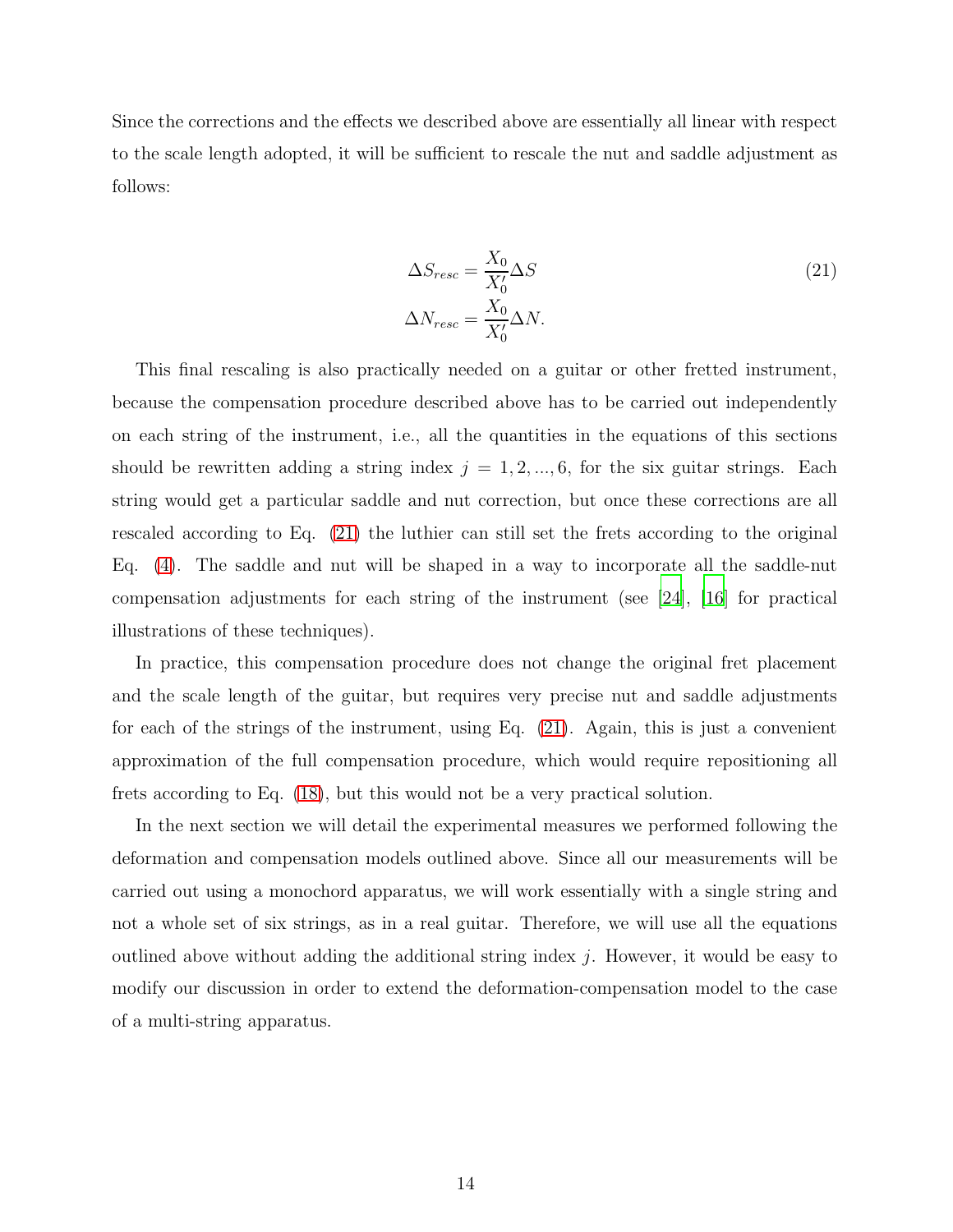### <span id="page-14-0"></span>IV. EXPERIMENTAL MEASUREMENTS

In Figure [3](#page-15-0) we show the experimental setup we used for our measurements. Since our goal was simply to test the physics involved in the intonation problem and not to build musical instruments or improve their construction techniques, we used standard lab equipment, as illustrated in the figure.

#### <span id="page-14-1"></span>A. Description of the apparatus

A standard PASCO sonometer WA-9613 [\[35](#page-25-2)] was used as the main device for the experiment. This apparatus includes a set of steel strings of known linear density and diameter, and two adjustable bridges which can be used to simulate nut and saddle of a guitar. The string tension can be measured by using the sonometer tensioning lever, or adjusted directly with the string tensioning screw (on the left of the sonometer, as seen in Fig. [3\)](#page-15-0). In particular, this adjustment allowed the direct measurement for each string of the R parameter in Eq. [\(17\)](#page-11-2), by slightly stretching the string and measuring the corresponding frequency change.

On top of the sonometer we placed a piece of a classical guitar fingerboard with scale length  $X_0 = 645$  mm (visible in Fig. [3](#page-15-0) as a thin black object with twenty metallic frets, glued to a wooden board to raise it almost to the level of the string). The geometrical parameters in Fig. [2](#page-6-1) were set as follows:  $a = 1.3 \, mm$  (fret thickness),  $b = 1.5 \, mm$ ,  $c = 0.0 \, mm$  (since we used two identical sonometer bridges as nut and saddle). This arrangement ensured that the metal strings produced a good quality sound, without "buzzing" or producing undesired noise, when the sonometer was "played" like a guitar by gently plucking the string. Also, since we set  $c = 0$ , the open string length is equal to the scale length:  $L_0 = X_0 = 645$  mm.

The mechanical action of the player's finger pressing on the string was produced by using a spring loaded device (also shown in Fig. [3,](#page-15-0) pressing between the sixth and seventh fret) with a rounded end to obtain the deformation model illustrated in Fig [2b](#page-6-1). Although we tried different possible ways of pressing on the strings, for the measurements described in this section we were always pressing halfway between the frets  $(f_i = g_i = \frac{1}{2})$  $\frac{1}{2}d_i$ ) and all the way down on the fingerboard  $(h_i = a = 1.3 \text{ mm})$ . In this way, all the geometrical parameters of Fig. [2](#page-6-1) were defined and the fundamental quantities  $Q_i$  of Eq. [\(9\)](#page-8-4) could be computed.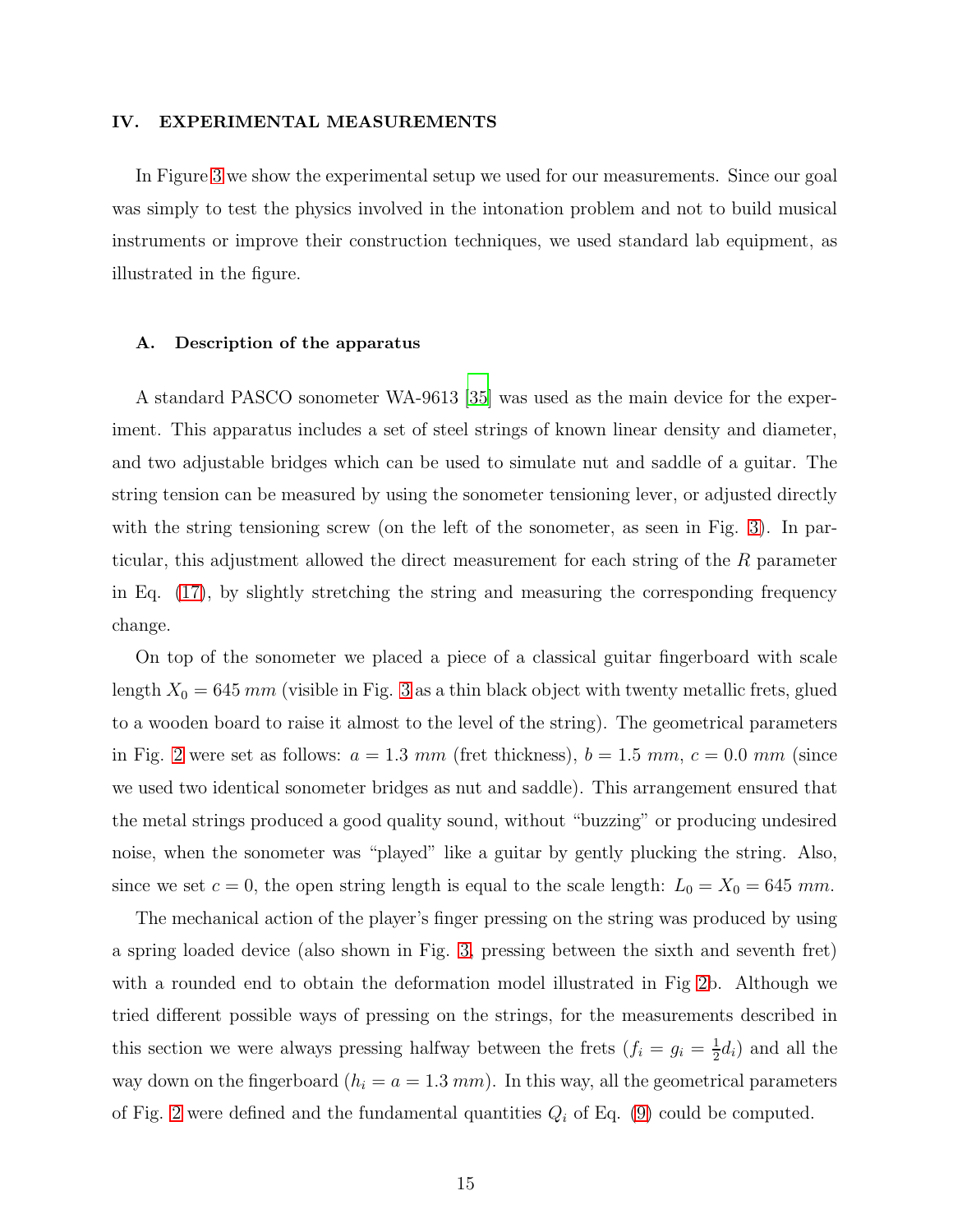

FIG. 3: Our experimental apparatus is composed of a standard sonometer to which we added a classical guitar fingerboard. Also shown is a mechanical device used to press the string on the fingerboard and several different instruments used to measure sound frequencies.

<span id="page-15-0"></span>The sound produced by the plucked string (which was easily audible, due to the resonant body of the sonometer) was analyzed with different devices, in order to accurately measure its frequency. At first we used the sonometer detector coil or a microphone, connected to a digital oscilloscope, or alternatively to a computer through a digital signal interface, as shown also in Fig. [3.](#page-15-0) All these devices could measure frequencies in an accurate way, but we decided to use for most of our measurements a professional digital tuner [\[36](#page-25-3)], which could discriminate frequencies at the level of  $\pm 0.1$  cents<sup>7</sup>. This device is shown near the center

<sup>7</sup> The cent is a logarithmic unit of measure used for musical intervals. The octave is divided into twelve semitones, each of which is subdivided in 100 cents, thus the octave is divided into 1200 cents. Since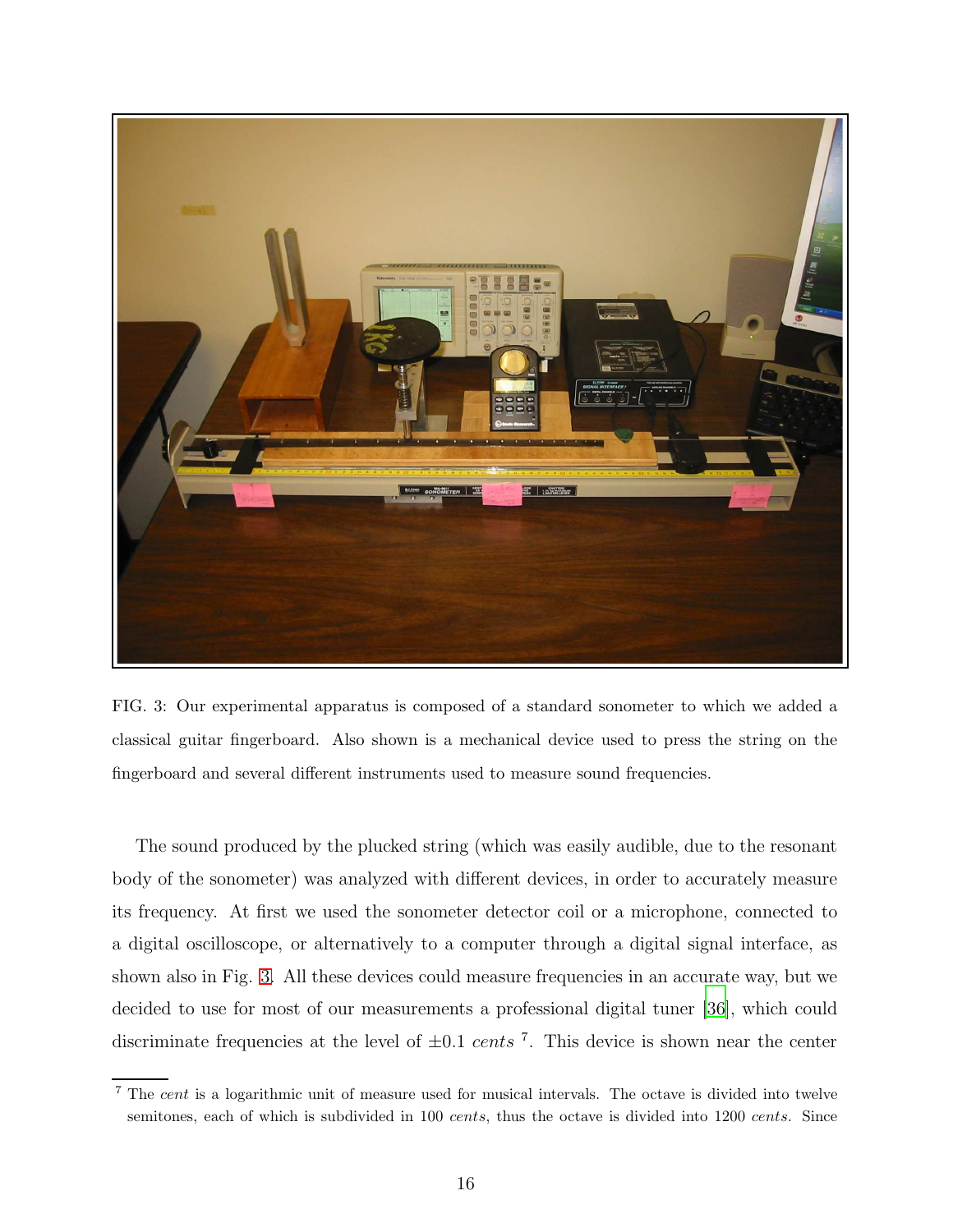| #                                              | String 1             | String 2                                                          | String 3             |
|------------------------------------------------|----------------------|-------------------------------------------------------------------|----------------------|
| Open string note                               | $C_3$                | $F_3$                                                             | $C_4$                |
| Open string frequency $(Hz)$                   | 130.813              | 174.614                                                           | 261.626              |
| Radius $(cm)$                                  | 0.0254               | 0.0216                                                            | 0.0127               |
| Linear density $\mu$ (g/cm)                    | 0.0150               | 0.0112                                                            | 0.0039               |
| Tension $(dyne)$                               | $5.16 \times 10^{6}$ | $5.88 \times 10^{6}$                                              | $4.41 \times 10^{6}$ |
| Young's modulus $E(dyne/cm^2)$                 |                      | $2.00 \times 10^{12}$ $2.00 \times 10^{12}$ $2.00 \times 10^{12}$ |                      |
| R parameter                                    | 130                  | 199                                                               | 78.7                 |
| Rescaled saddle setback $\Delta S_{resc}$ (cm) | 0.733                | 0.998                                                             | 0.518                |
| Rescaled nut adjustment $\Delta N_{resc}$ (cm) | $-2.31$              | $-2.41$                                                           | $-1.35$              |

<span id="page-16-1"></span>TABLE I: The physical characteristics and the compensation parameters for the three steel strings used in our experimental tests are summarized here.

of Fig. [3,](#page-15-0) just behind the sonometer.

## <span id="page-16-0"></span>B. String properties and experimental results

For our experimental tests we chose three of the six steel guitar strings included with the PASCO sonometer. Their physical characteristics and the compensation parameters are described in Table [I.](#page-16-1)

The open string notes and related frequencies were chosen so that the sound produced using all the twenty frets of our fingerboard would span over 2-3 octaves, and the tensions were set accordingly. We used a value for Young's modulus which is typical of steel strings and we measured the R parameter in Eq.  $(17)$  as explained in the previous section. The rescaled saddle setback  $\Delta S_{resc}$  and the rescaled nut adjustment  $\Delta N_{resc}$  from Eq. [\(21\)](#page-13-0) were computed for each string, using the procedure outlined in Sect. [III](#page-8-0) and the geometrical and physical parameters described above.

an octave corresponds to a frequency ratio of 2 : 1, one cent is precisely equal to an interval of  $2\frac{1}{1200}$ . Given two frequencies a and b of two different notes, the number n of cents between the notes is  $n =$  $1200 \log_2(a/b) \simeq 3986 \log_{10}(a/b)$ . Alternatively, given a note b and the number n of cents in the interval, the second note *a* of the interval is  $a = b \times 2^{\frac{n}{1200}}$ .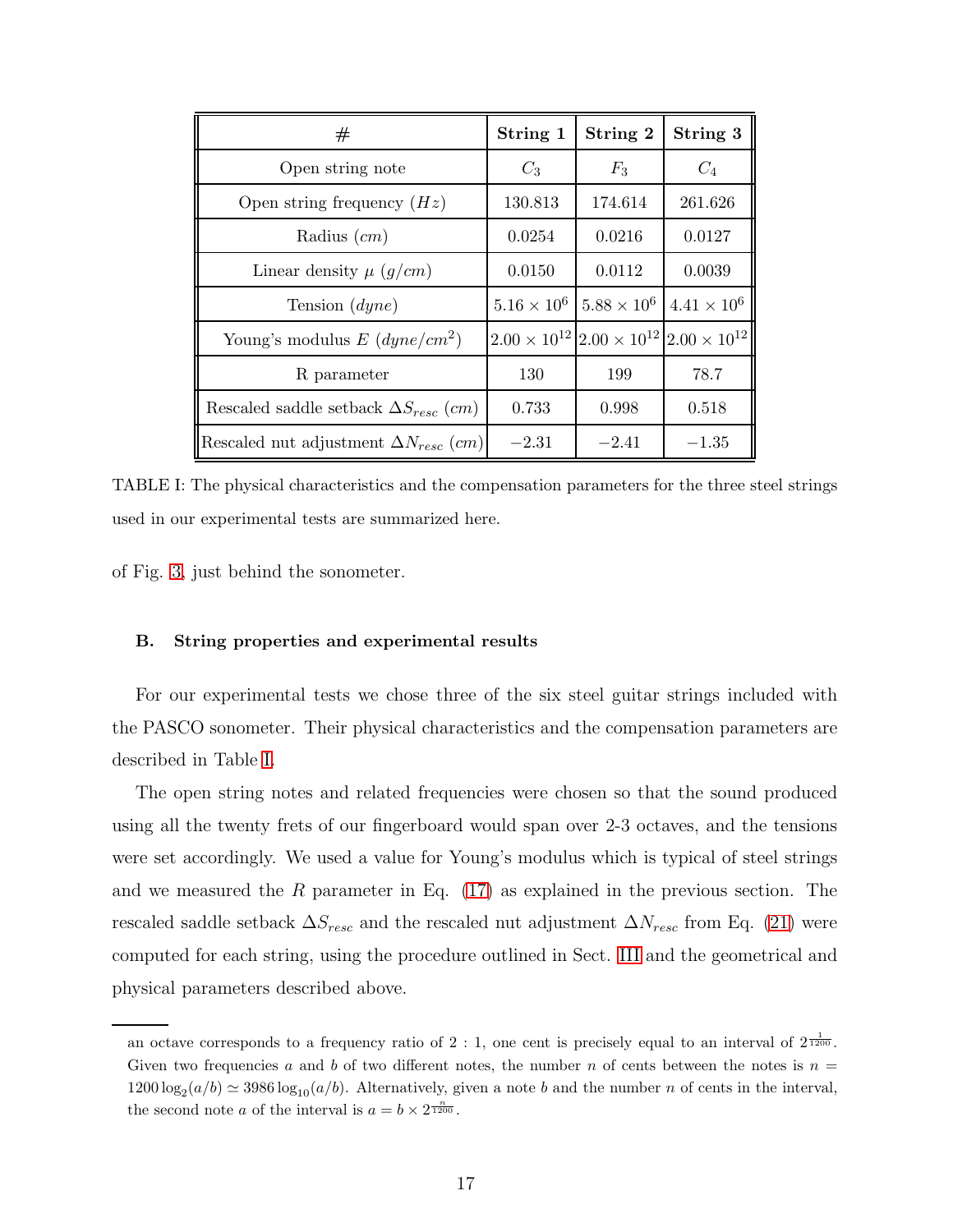We then carefully measured the frequency of the sounds produced by pressing each string onto the twenty frets of the fingerboard in the two possible modes: without any compensation, i.e., setting the frets according to Eq. [\(4\)](#page-4-2), and with compensation, i.e., after shifting the position of saddle and nut by the amounts specified in Table [I](#page-16-1) and retuning the open string to the original note.

Table [II](#page-18-0) illustrates the frequency values for String 1, obtained in the two different modes and compared to the theoretical values of the same notes for the case of a "perfect intonation" of the instrument. The measurements were repeated several times and the quantities in Table [II](#page-18-0) represent average values.

In this table, fret number zero represents the open string being plucked, so there is no difference in frequency for the three cases. On the contrary, for all the other frets, the frequencies without compensation are considerably higher than the theoretical values for a perfectly intonated instrument. This results in the pitch<sup>8</sup> of these notes to be perceived being higher (or sharper) than the correct pitch. In fact, when we "played" our monochord sonometer in this first situation, it sounded definitely out of tune. The frequency values obtained instead by using our compensation correction appear to be much closer to the theoretical values, thus effectively improving the overall intonation of our monochord instrument.

In Table [II](#page-18-0) we also show the frequency deviation of each note from the theoretical value of perfect intonation for both cases: with and without compensation. The frequency shifts are expressed in cents (see definition in note at the end of Sect. [IV](#page-14-1) A) rather than in Hertz, since the former unit is more suitable to measure how the human ear perceives different sounds to be in tune or out of tune. The frequency deviation values illustrate more clearly the effectiveness of the compensation procedure: without compensation the deviation from perfect intonation ranges between 14.3 and 64.3 cents, with compensation this range is reduced to values between  $-7.9$  and  $+7.3$  cents.

In view of the previous discussion, we prefer to plot our results for String 1 in terms of the frequency deviation of each note from the theoretical value of perfect intonation.

<sup>&</sup>lt;sup>8</sup> We note that the frequency of the sound produced is the physical quantity we measured in our experiments. The pitch is defined as a sensory characteristic arising out of frequency, but also affected by other subjective factors which depend upon the individual. It is beyond the scope of this paper to consider these additional subjective factors.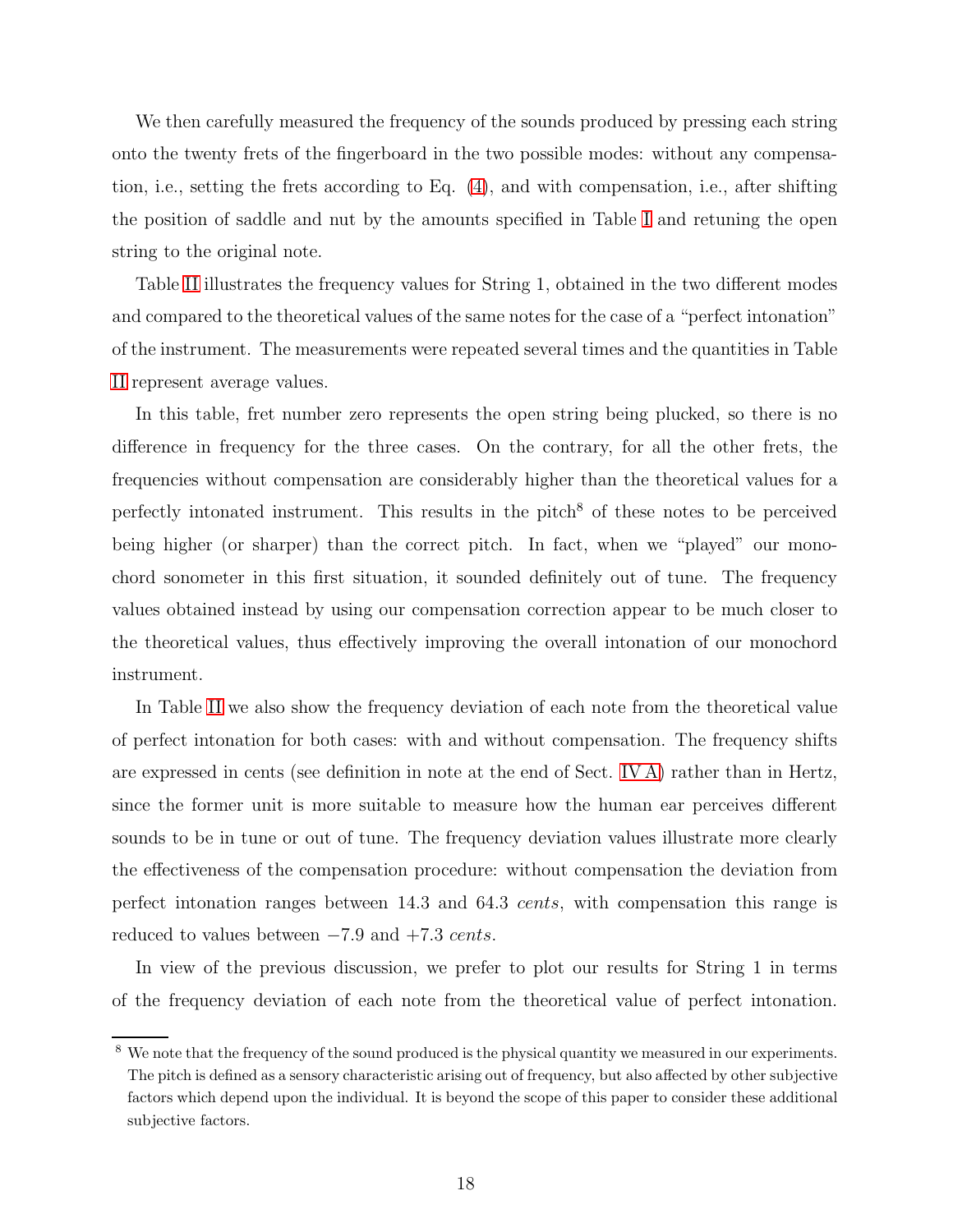|                |             | Perfect    | Without      | Without          | With         | With             |
|----------------|-------------|------------|--------------|------------------|--------------|------------------|
| String 1       | <b>Note</b> | intonation | compensation | compensation     | compensation | compensation     |
| Fret           |             | Frequency  | Frequency    | Freq. deviation  | Frequency    | Freq. deviation  |
| number         |             | (Hz)       | (Hz)         | (cents)          | (Hz)         | (cents)          |
| $\overline{0}$ | $C_3$       | 130.813    | 130.813      | $\boldsymbol{0}$ | 130.813      | $\boldsymbol{0}$ |
| $\mathbf{1}$   | $C_3^{\#}$  | 138.591    | 143.832      | 64.3             | 137.958      | $-7.9$           |
| $\overline{2}$ | $D_3$       | 146.832    | 150.551      | 43.3             | 147.323      | $5.8\,$          |
| 3              | $D_3^{\#}$  | 155.563    | 159.126      | $39.2\,$         | 155.363      | $-2.2$           |
| $\overline{4}$ | $E_3$       | 164.814    | 168.407      | 37.3             | 164.070      | $-7.8$           |
| $\overline{5}$ | $F_3$       | 174.614    | 178.348      | 36.6             | 173.933      | $-6.8\,$         |
| $\,6\,$        | $F_3^{\#}$  | 184.997    | 188.754      | 34.8             | 184.763      | $-2.2$           |
| $\overline{7}$ | $G_3$       | 195.998    | 200.386      | 38.3             | 195.878      | $-1.1$           |
| $8\,$          | $G_3^{\#}$  | 207.652    | 212.105      | 36.7             | 207.632      | $-0.2$           |
| 9              | $A_3$       | 220.000    | 224.644      | $36.2\,$         | 220.081      | $0.6\,$          |
| $10\,$         | $A_3^{\#}$  | 233.082    | 237.495      | $32.5\,$         | 233.136      | $0.4\,$          |
| 11             | $B_3$       | 246.942    | 252.345      | $37.5\,$         | 247.123      | $1.3\,$          |
| $12\,$         | $C_4$       | 261.626    | 266.338      | $30.9\,$         | 261.505      | $-0.8\,$         |
| 13             | $C_4^{\#}$  | 277.183    | 281.958      | $29.6\,$         | 277.076      | $-0.7$           |
| 14             | $D_4$       | 293.665    | 298.545      | 28.5             | 293.688      | 0.1              |
| 15             | $D_4^\#$    | 311.127    | 315.276      | 22.9             | 311.463      | $1.9\,$          |
| 16             | $E_4$       | 329.628    | 334.822      | $27.1\,$         | 329.787      | $0.8\,$          |
| 17             | $F_4$       | 349.228    | 353.408      | 20.6             | 348.785      | $-2.2$           |
| 18             | $F_4^{\#}$  | 369.994    | 373.545      | $16.5\,$         | 370.330      | 1.6              |
| 19             | $G_4$       | 391.996    | 396.597      | $20.2\,$         | 393.335      | $5.9\,$          |
| $20\,$         | $G_4^{\#}$  | 415.305    | 418.742      | 14.3             | 417.068      | $7.3\,$          |

<span id="page-18-0"></span>TABLE II: Frequency values of the different notes obtained with String 1: theoretical perfect intonation values are compared to the experimental values with and without compensation. Also shown are the frequency deviations (in cents) from the theoretical values, for both cases.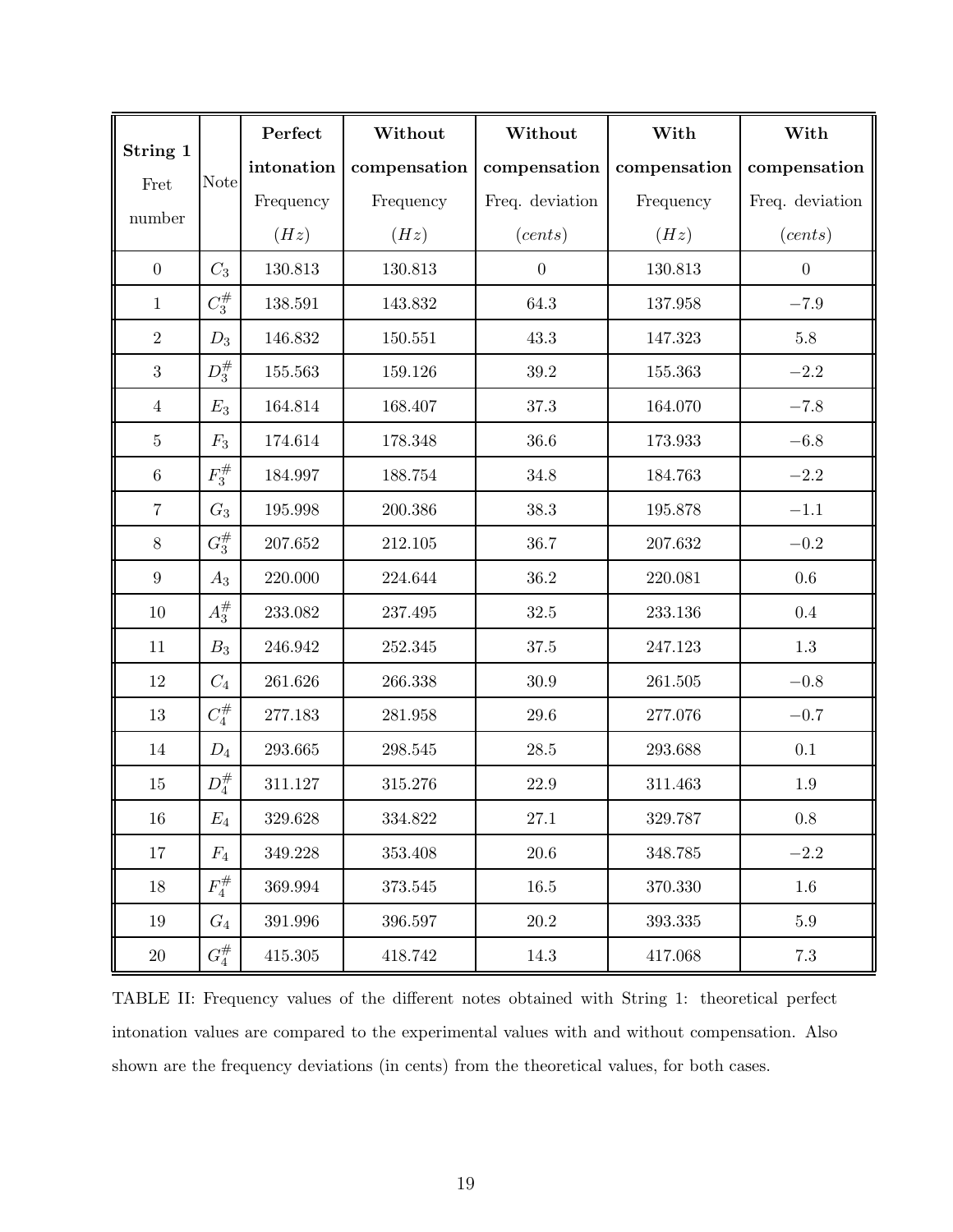Fig. [4](#page-20-0) shows these frequency deviations for each fret number (corresponding to the different musical notes of Table [II\)](#page-18-0) in the two cases: without compensation (red circles) and with compensation (blue triangles). Error bars are also included, coming from the computed standard deviations of the measured frequency values.

We also show in the same figure the so-called pitch discrimination range (region between green dashed lines), i.e., the difference in pitch which an individual can effectively detect when hearing two different notes in rapid succession. In other words, notes within this range will not be perceived as different in pitch by human ears. It can be easily seen in Fig. [4](#page-20-0) that all the (red) values without compensation are well outside the pitch discrimination range, thus will be perceived as out of tune (in particular as sharper sounds). On the contrary, the (blue) values with compensation are in general within the green dashed discrimination range of about  $\pm 10 \text{ cents}^9$ . The compensation procedure has virtually made them equivalent to the perfect intonation values (corresponding to the zero cent deviation - perfect intonation level, black dotted line in Figure [4\)](#page-20-0). We note again that fret number zero simply corresponds to playing the open string note which is always perfectly tuned, therefore the experimental points for this fret do not show any frequency deviation.

We repeated the same type of measurements also for String 2 and 3, which were tuned at higher frequencies as open strings (respectively as  $F_3$  and  $C_4$ , see Table [I\)](#page-16-1). In this way we obtained experimental sets of measured frequencies, with and without compensation, for these two other strings, similar to those presented in Table [I.](#page-16-1) For brevity, we will omit to report all these numerical values, but we present in Figs. [5](#page-21-0) and [6](#page-22-1) the frequency deviation plots, as we have done for String 1 in Fig. [4.](#page-20-0)

The results in Figs. [5](#page-21-0) and [6](#page-22-1) are very similar to those in the previous figure: the frequencies without compensation are much higher than the perfect intonation level, while the compensation procedure is able to reduce almost all the frequency values to the region within the green dashed curves (the pitch discrimination range). Using again the procedure outlined in Ref. [\[4\]](#page-23-5), the discrimination ranges in Figs. [5](#page-21-0) and [6](#page-22-1) were computed respectively as  $\pm 8.6 \text{ cents}$  and  $\pm 5.2 \text{ cents}$ , due to the different frequencies produced by these two other

<sup>&</sup>lt;sup>9</sup> This discrimination range was estimated, for the frequenqies of String 1, according to the discussion in Ref. [\[4\]](#page-23-5), pages 248-252. In general, this range varies from about  $\pm 5$  cents -  $\pm 10$  cents for frequencies between  $1000 - 2000$  Hz, to even larger values of  $\pm 40$  cents -  $\pm 50$  cents at lower frequencies, between  $60 - 120$  Hz.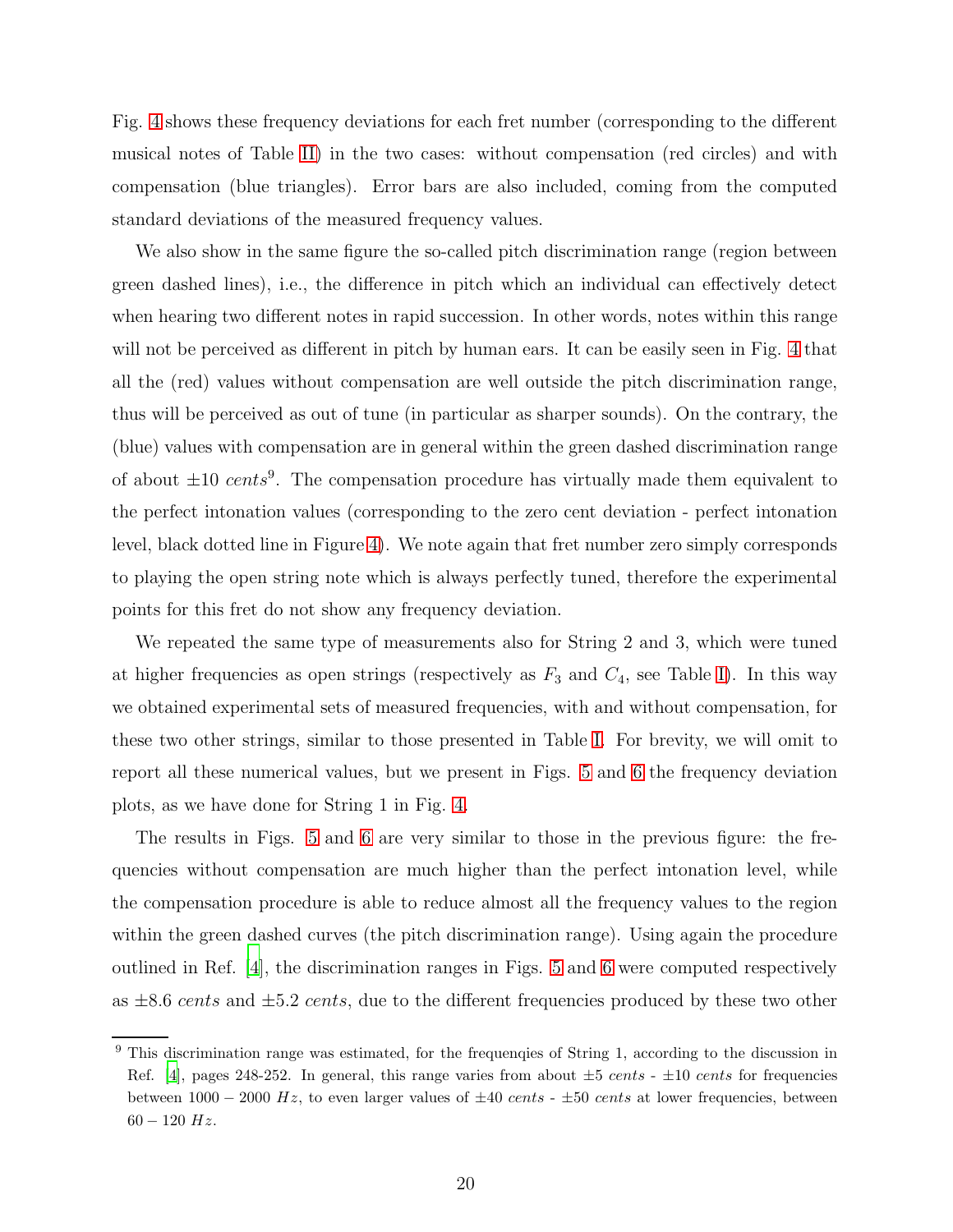

<span id="page-20-0"></span>FIG. 4: Frequency deviation from perfect intonation level (black dotted line) for notes obtained with String 1. Red circles denote results without compensation, while blue triangles denote results with compensation. Also shown (region between green dashed lines) is the approximate pitch discrimination range for frequencies related to this string.

strings.

For the three cases we analyzed, we can conclude that the compensation procedure described in this paper is very effective in improving the intonation of each of the strings we used. Although more work on the subject is needed (in particular we need to test also nylon strings, which are more commonly used in classical guitars), we have proven that the intonation problem of fretted string instruments can be analyzed and solved using physical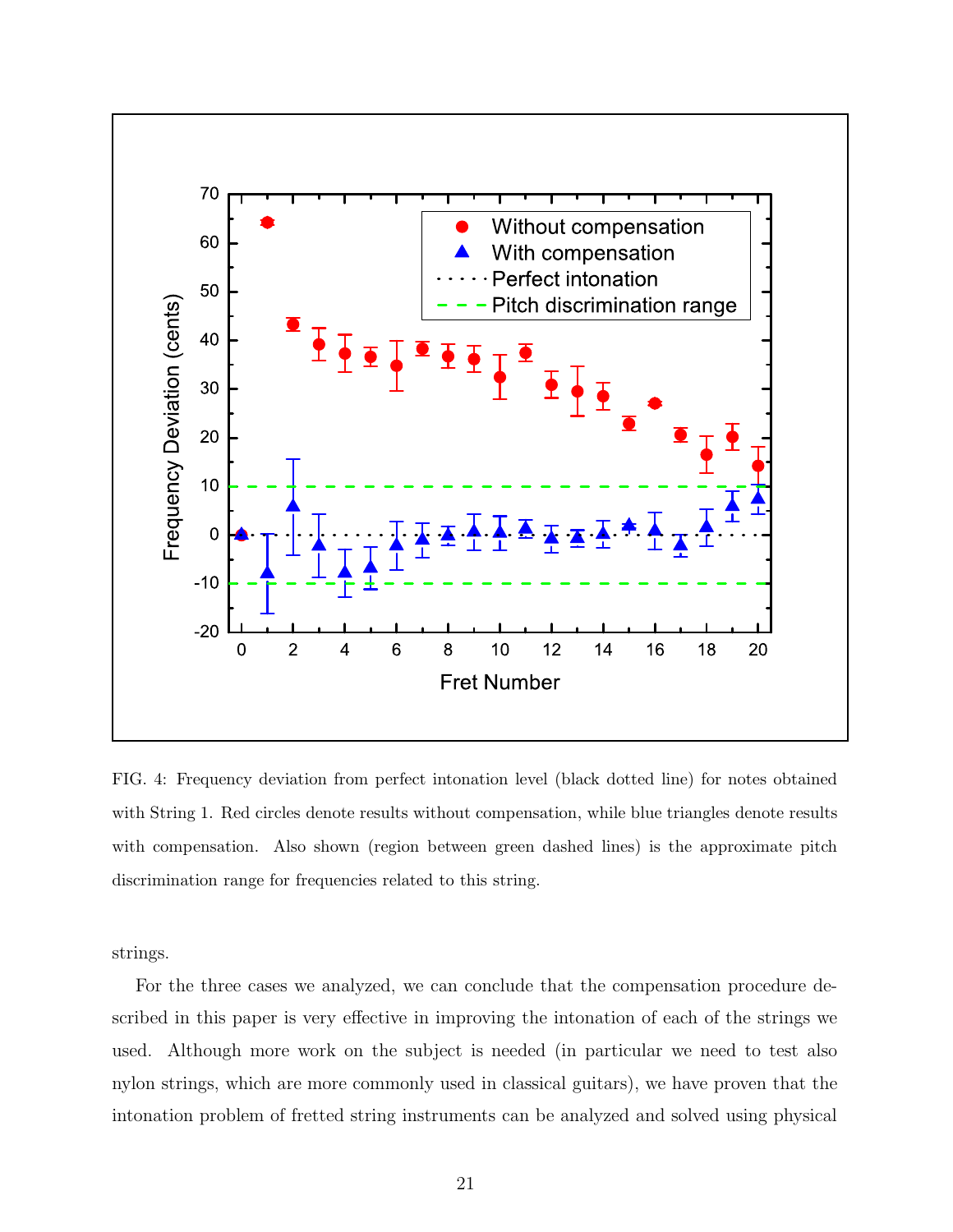

<span id="page-21-0"></span>FIG. 5: Frequency deviation from perfect intonation level (black dotted line) for notes obtained with String 2. Red circles denote results without compensation, while blue triangles denote results with compensation. Also shown (region between green dashed lines) is the approximate pitch discrimination range for frequencies related to this string.

and mathematical models, which are more reliable than the empirical methods developed by luthiers during the historical development of these instruments.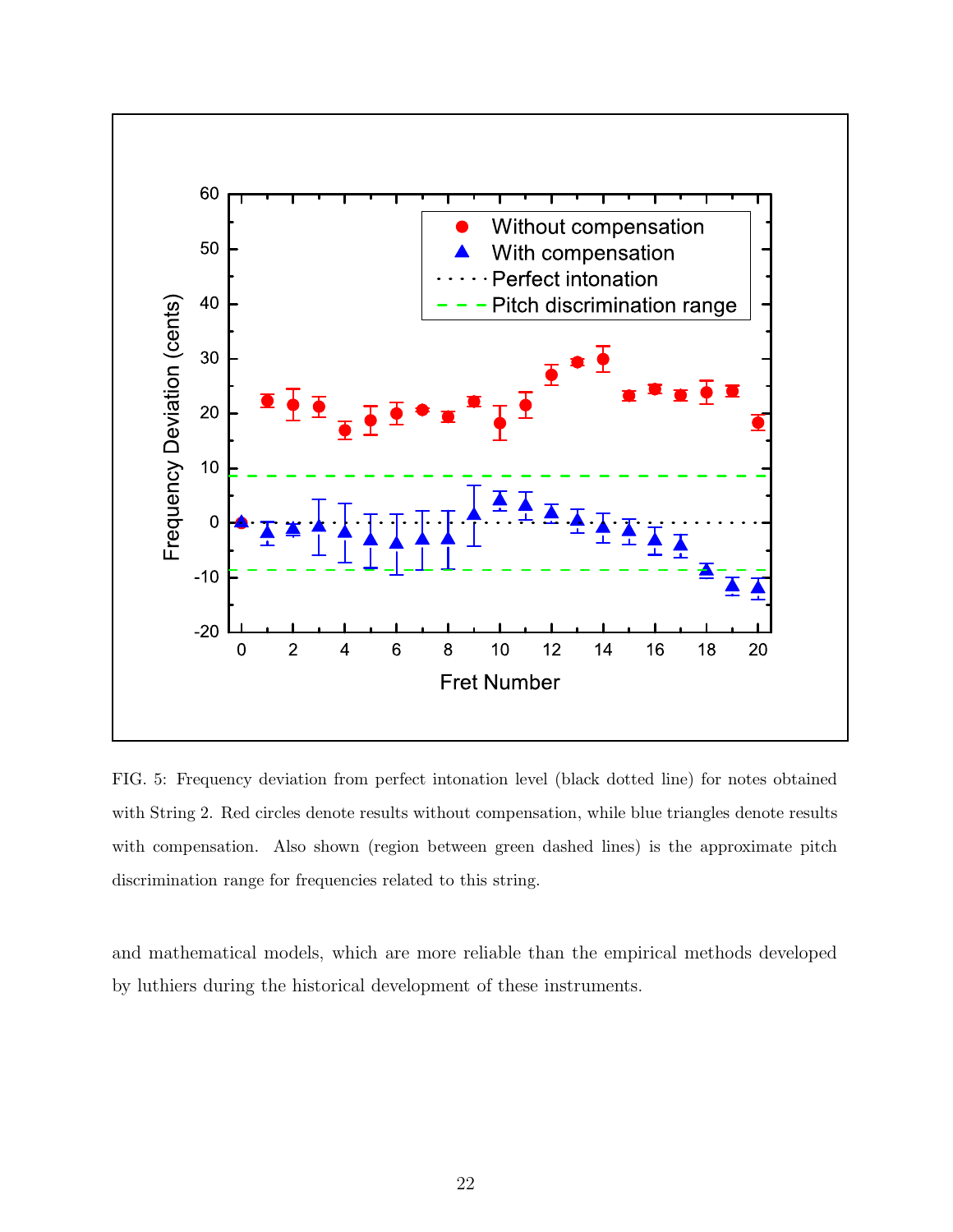

<span id="page-22-1"></span>FIG. 6: Frequency deviation from perfect intonation level (black dotted line) for notes obtained with String 3. Red circles denote results without compensation, while blue triangles denote results with compensation. Also shown (region between green dashed lines) is the approximate pitch discrimination range for frequencies related to this string.

# <span id="page-22-0"></span>V. CONCLUSIONS

In this work we studied the mathematical models and the physics related to the problem of intonation and compensation of fretted string instruments. While this problem is usually solved in an empirical way by luthiers and instrument makers, we have shown that it is possible to find a mathematical solution, improving the original work by G. Byers and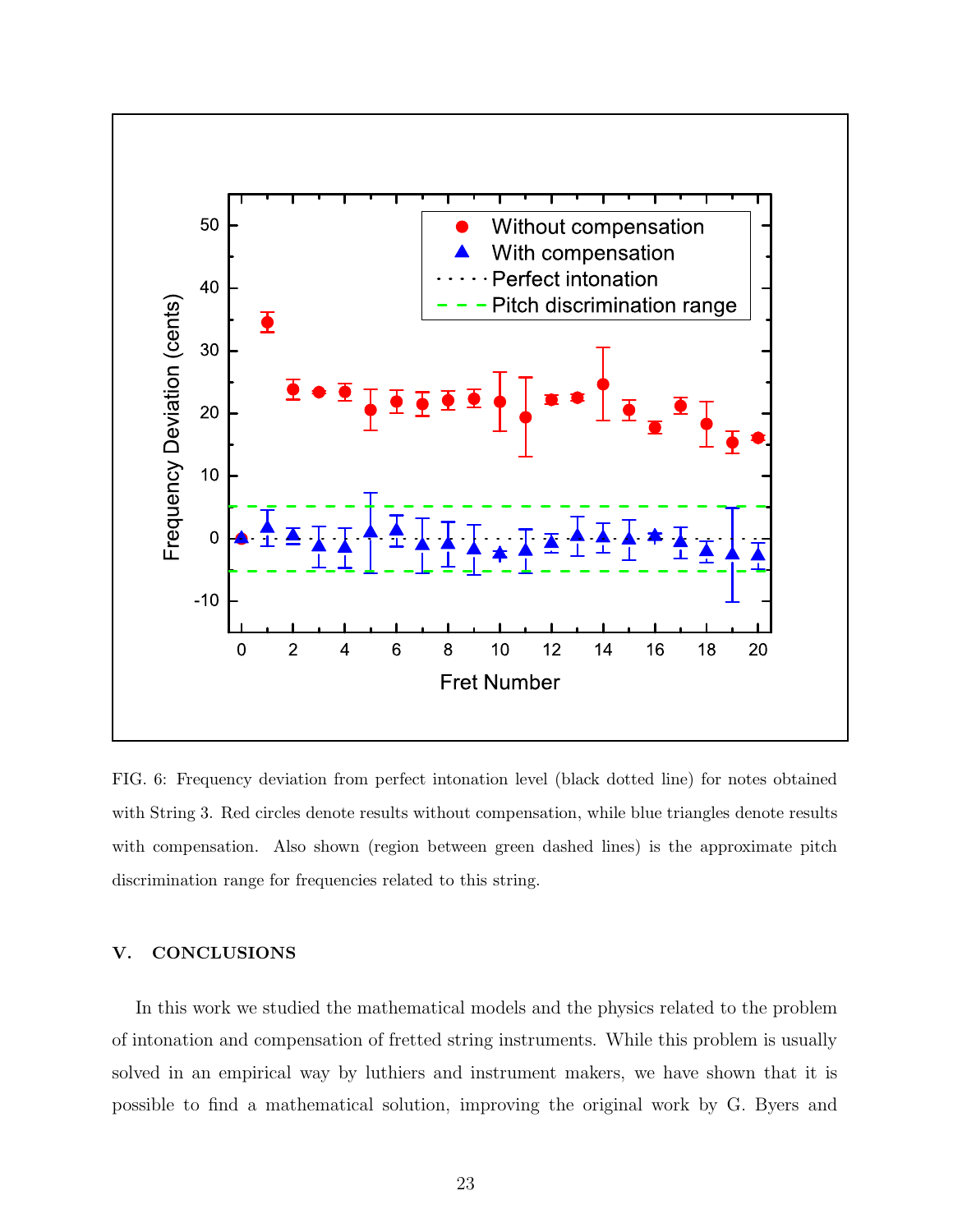others, and that this procedure can be effectively implemented in practical situations.

We have demonstrated how to use simple lab equipment, such as standard sonometers and frequency measurement devices, to study the sounds produced by plucked strings, when they are pressed onto a guitar-like fingerboard, thus confirming the mathematical models for intonation and compensation. These activities can also be easily presented in standard musical acoustics courses, or used in sound and waves labs as an interesting variation of experiments usually performed with classic sonometers.

#### <span id="page-23-0"></span>Acknowledgments

This work was supported by a grant from the Frank R. Seaver College of Science and Engineering, Loyola Marymount University. The authors would like to acknowledge useful discussions with John Silva of Trilogy Guitars and with luthier Michael Peters, who also helped us with the guitar fingerboard. We thank Jeff Cady for his technical support and help with our experimental apparatus. We are also very thankful to luthier Dr. Gregory Byers for sharing with us important details of his original study on the subject and other suggestions. Finally, the authors gratefully acknowledge the anonymous reviewers for their useful comments and suggestions.

- <span id="page-23-3"></span><span id="page-23-2"></span><span id="page-23-1"></span>[1] H. Helmoltz, On the Sensation of Tone (Dover Publications, New York, USA, 1954).
- [2] J. Jeans, *Science and Music* (Dover Publications, New York, USA, 1968).
- <span id="page-23-4"></span>[3] A. H. Benade, Fundamentals of Musical Acoustics (Dover Publications, New York, USA, 1990).
- <span id="page-23-5"></span>[4] H. F. Olson, Music, Physics and Engineering (Dover Publications, New York, USA, 1967).
- <span id="page-23-6"></span>[5] S. Isacoff, Temperament (Vintage Books, New York, USA, 2001).
- <span id="page-23-7"></span>[6] J. M. Barbour, Tuning and Temperament - A Historical Survey (Dover Publications, Mineola, New York, USA, 2004).
- <span id="page-23-8"></span>[7] G. Loy, Musimatichs - The Mathematical Foundations of Music - Volume 1 (The MIT Press, Cambridge, Massachusetts, USA, 2006).
- <span id="page-23-9"></span>[8] F. R. M. Thomas D. Rossing and P. A. Wheeler, The Science of Sound (Addison Wesley, San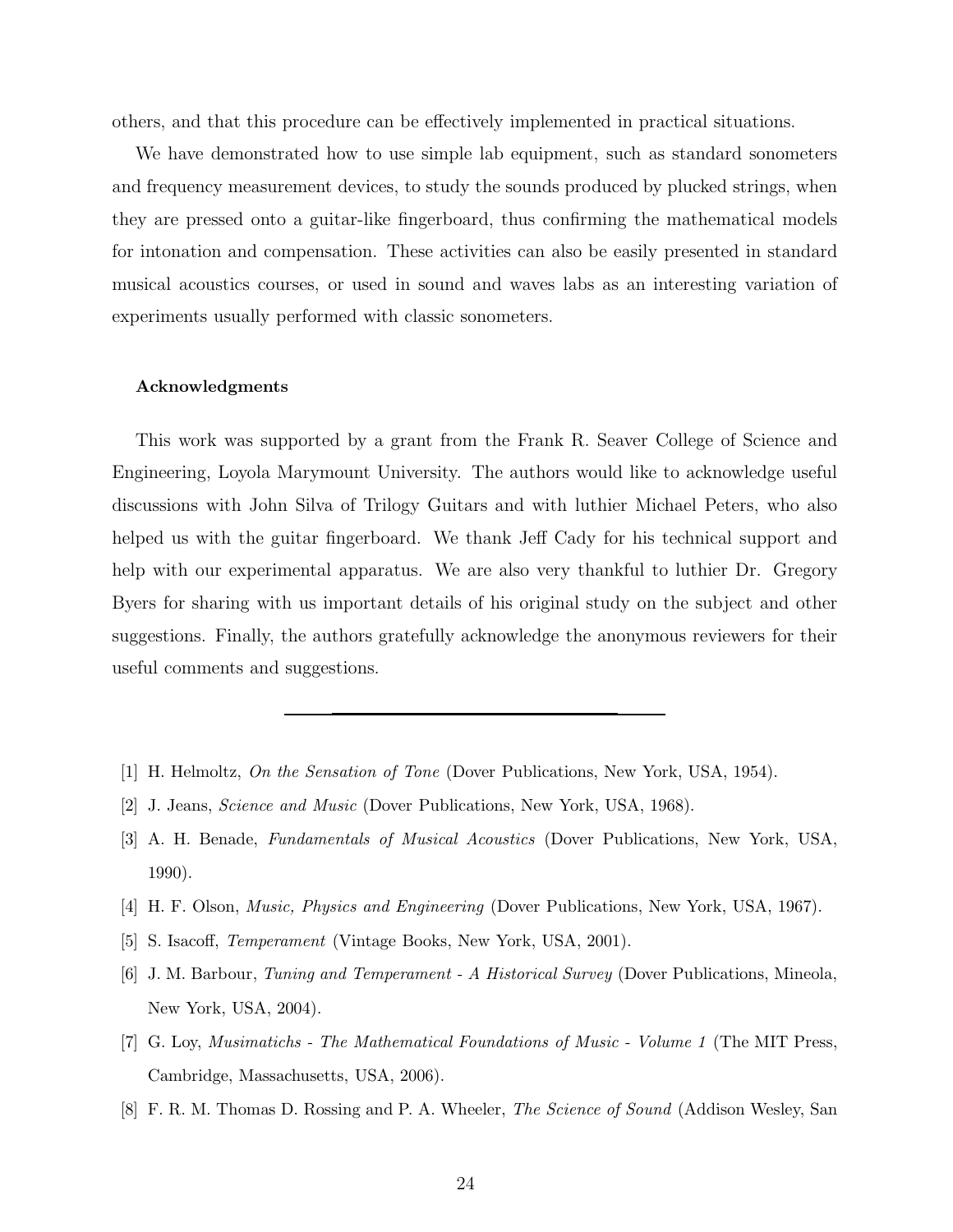Francisco, USA, 2002).

- <span id="page-24-0"></span>[9] N. H. Fletcher and T. D. Rossing, The Physics of Musical Instruments (Springer-Verlag, New York, USA, 1998).
- <span id="page-24-1"></span>[10] M. Rodriguez, The Art and Craft of Making Classical Guitars (Hal Leonard, Milwaukee, USA, 2003).
- <span id="page-24-3"></span><span id="page-24-2"></span>[11] B. Hopkin, Musical Instrument Design (See Sharp Press, Tucson, Arizona, USA, 1996).
- <span id="page-24-4"></span>[12] R. Middleton, The Guitar Maker's Workshop (The Crowood Press, Ramsbury, UK, 1997).
- [13] W. R. Cumpiano and J. D. Natelson, Guitarmaking Tradition and Technology (Chronicle Books, San Francisco, USA, 1993).
- <span id="page-24-5"></span>[14] R. Lundberg, Historical Lute Construction (Guild of American Luthiers, Tacoma, WA, USA, 2002).
- <span id="page-24-6"></span>[15] J. Gilbert and W. Gilbert, Intonation and Fret Placement (Webpage, http://www.schrammguitars.com/intonation.html).
- <span id="page-24-8"></span><span id="page-24-7"></span>[16] G. Byers, Intonation Research (Webpage, http://www.byersguitars.com/research/intonation.html).
- [17] S. Stenzel, Classical Master Guitars (Webpage, http://www.stenzel-guitars.de).
- <span id="page-24-9"></span>[18] J. Locke, Intonation and tuning of the Classical Guitar (Webpage, http://www.classicalandflamencoguitars.com/Compensation.htm).
- <span id="page-24-10"></span>[19] M. Doolin, Intonation I-VIII (Webpage, http://www.doolinguitars.com/intonation/intonation1.html).
- <span id="page-24-11"></span>[20] R. S. Jones, US Patent N. 3,599,524 (1971).
- <span id="page-24-13"></span><span id="page-24-12"></span>[21] P. R. Smith, US Patent N. 4,295,404 (1981).
- [22] H. B. Feiten, US Patent N. 5,814,745 (1998).
- <span id="page-24-14"></span>[23] W. Bartolini and P. Bartolini, Journal of Guitar Acoustics 6, 74 (1982).
- <span id="page-24-16"></span><span id="page-24-15"></span>[24] G. Byers, American Lutherie 47 (1996), 1995 GAL Convention.
- [25] G. E. Jones and J. L. Ferguson, American Journal of Physics 48, 362 (1980).
- <span id="page-24-17"></span>[26] D. E. Hall, The Physics Teacher 27, 673 (1989).
- <span id="page-24-18"></span>[27] B. Saferstein, The Physics Teacher 29, 438 (1991).
- <span id="page-24-19"></span>[28] J. E. Smedley, American Journal of Physics 66, 144 (1998).
- <span id="page-24-20"></span>[29] M. C. LoPresto, Physics Education 38, 309 (2003).
- <span id="page-24-21"></span>[30] F. W. Inman, The Physics Teacher 44, 465 (2006).
- <span id="page-24-22"></span>[31] M. C. Lopresto, The Physics Teacher 44, 509 (2006).
- <span id="page-24-23"></span>[32] A. F. McKinley, The Physics Teacher 45, 4 (2007).